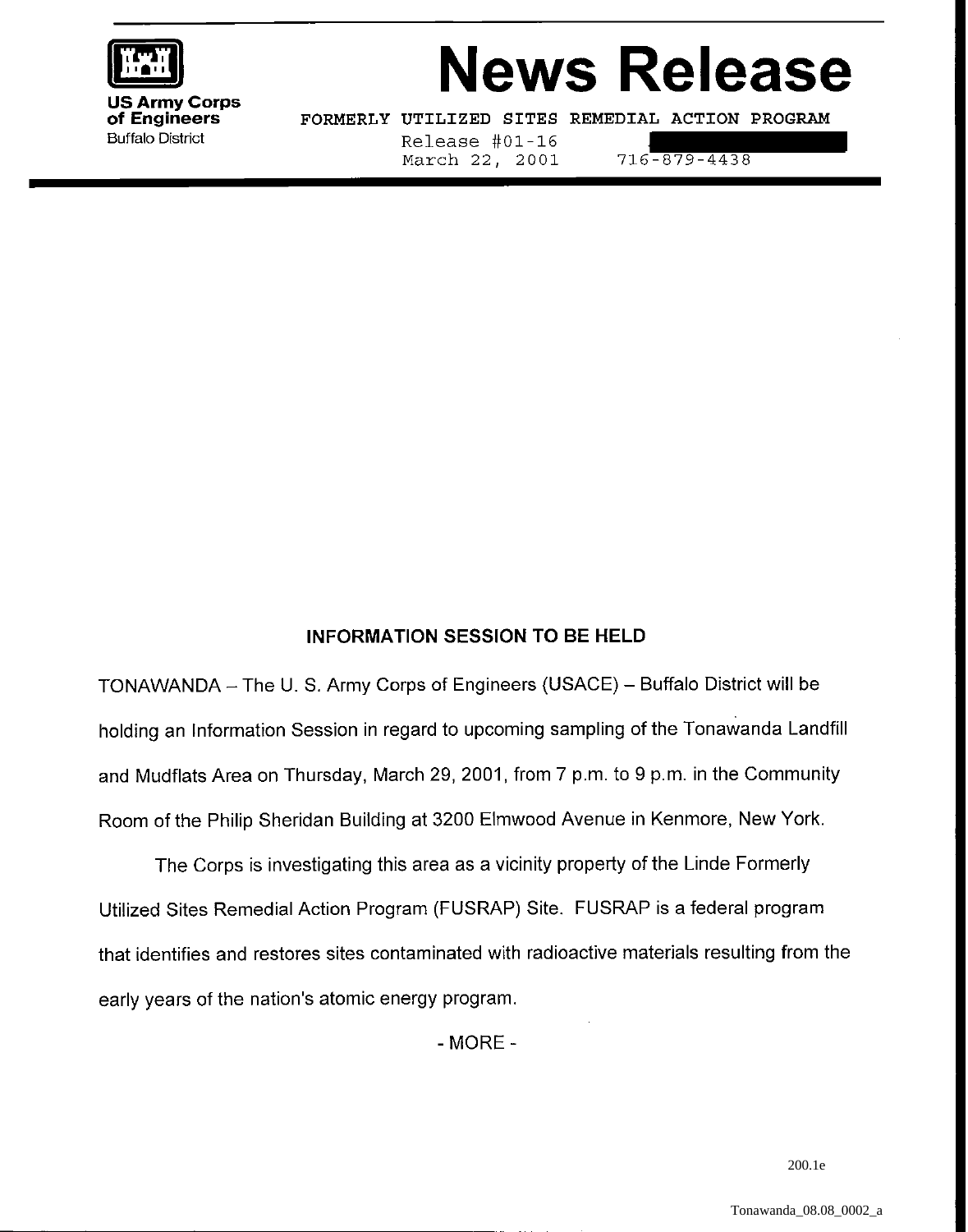Representatives of the Corps will be available to provide information and answer questions in regard to the upcoming sampling of this area, which is located at the northern-most end of East Park Drive. Sampling is scheduled to begin in the spring and will continue for four to five weeks. Results of the sampling will be included in a Remedial Investigation/Feasibility Report, which is scheduled to be completed in the fall. When the report is completed, another information session will be held to inform the public.

Waste disposal at the landfill began during the 1930s and continued through 1989. Records indicate that the landfill was principally used for the disposal of household waste, construction and demolition material, leaves, incinerator ash, and municipal waste. A radiological survey performed in 1991 found small areas of material containing low levels of residual radioactivity. The Tonawanda Landfill and Mudflats Area was designated as a Vicinity Property to the former Linde Site under FUSRAP in 1992. Additional sampling was performed in 1994 which indicated low-levels of residual radioactivity were primarily confined to the top one and one-half feet of soil.

The Corps was assigned management of FUSRAP in 1997. In 1999 a Radiological Human Health Assessment was completed on the Tonawanda Landfill and Mudflats Area to evaluate potential risks associated with the contamination for different users over a thousand-year period under current and potential future land uses. Under current land use, the assessment determined that potential risks associated with the contamination are within acceptable risk limits.

###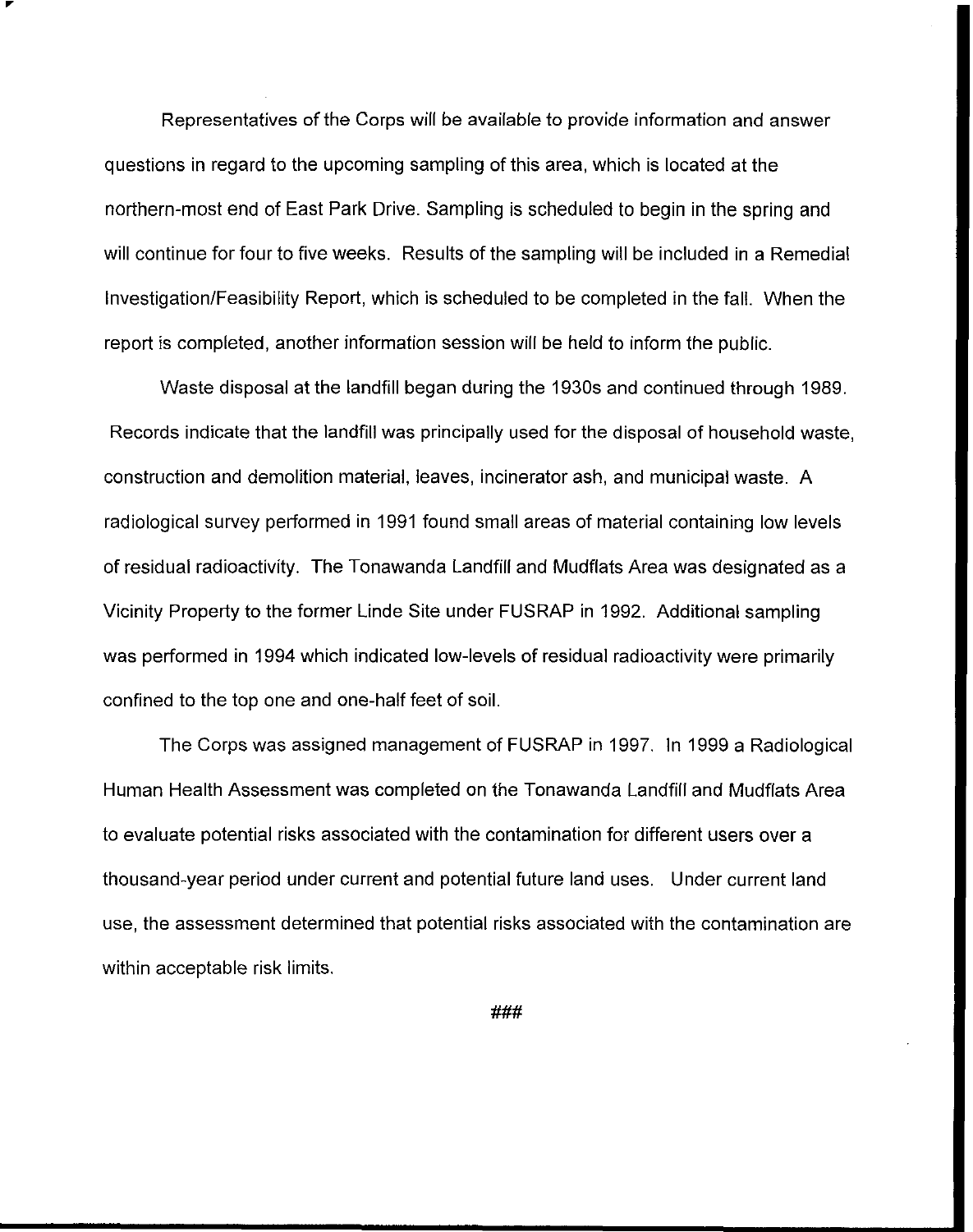

الرائدة المتعرف والمقارب والمحا

 $\mathcal{A}$ 

 $\mathcal{L}_{\mathcal{A}}$ 

BUFFALO DISTRICT, U.S. ARMY CORPS OF ENGINEERS<br>1776 NIAGARA STREET<br>BUFFALO, NEW YORK 14207-3199

الأوالمعونة المرتبة

**Public Affairs Office** 

 $\ddot{\phantom{a}}$ 

# **FACSIMILE TRANSMITTAL HEADER SHEET**

For use of this form, see AR 25-11; the proponent agency is ODISC4

| <b>COMMAND/</b><br><b>OFFICE</b>           |                                                      | NAME/<br><b>OFFICE</b><br><b>SYMBOL</b> |                  | OFFICE TELEPHONE<br>NO.<br>(AUTOVON/Comm.). | FAX NO.<br>(AUTOVON/Comm.). |
|--------------------------------------------|------------------------------------------------------|-----------------------------------------|------------------|---------------------------------------------|-----------------------------|
| FROM:                                      |                                                      |                                         |                  |                                             |                             |
| ---------------------<br>┅                 | CELRB-PA                                             |                                         | $(716)$ 879-4156 |                                             | $(716)$ 879-4434            |
|                                            | LaFalce's                                            |                                         |                  |                                             | $1685 - 988$ (011)          |
| <b>PRECEDENCE</b><br><b>CLASSIFICATION</b> | <b>NO. PAGES</b><br><b>Including this</b><br> Heeder | $\infty$<br>DATE-TIME                   | MONTH YEAR       |                                             | RELEASER'S SIGNATURE        |

**REMARKS** 

| Space Below For Communications Center Use Only |  |
|------------------------------------------------|--|
|                                                |  |
|                                                |  |
|                                                |  |
|                                                |  |
|                                                |  |

**DA FORM 3918-R, JUL 90** 

DA FORM 3918-R, AUG 72 IS OBSOLETE

**USAPPC V3.00**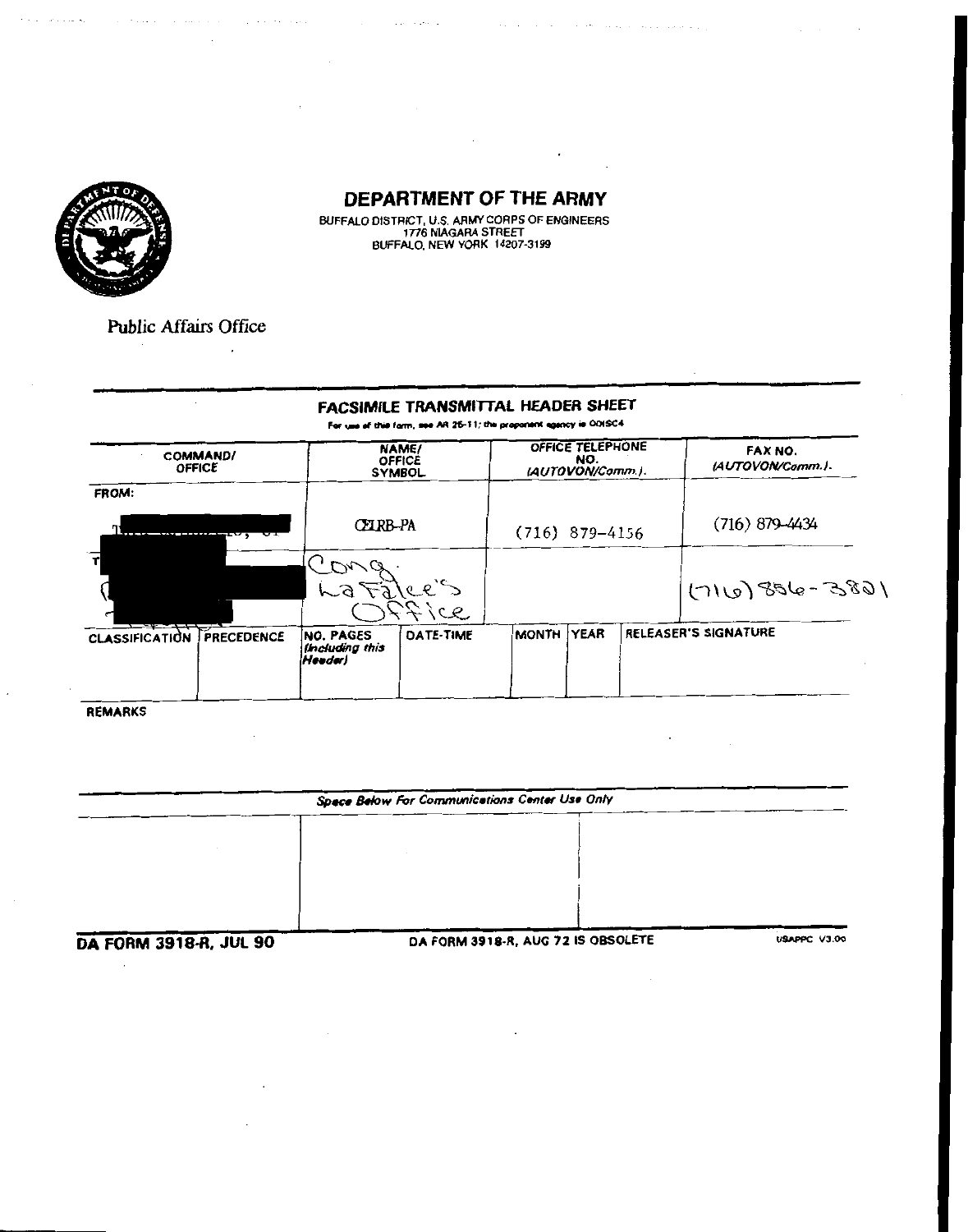

.<br>Saad minimus saakeessa muutaa kansa siisi siisi siisi saakeessa

 $\sim 10^{-1}$ 

 $12.42 \times 10^{-1}$ 

## **DEPARTMENT OF THE ARMY**

 $\cdot$ 

الرابيان والمتعرض والمعتر والمواقع العالمي والمتحدة والمعتقدة والمتحدة والمنابي المتحدة والمعاقدة والمتماز والمتحدة

المستخدم والمربعة المستخدم الموارد العواقلية المستخدم المستخدم المعاقلة المتحدة المتحدة المستخدم المستخدمات

a kara na mana ya matsa

 $\mathcal{L}^{\text{max}}$ 

l.

 $\sim 10$ 

**Carl Carl Carl** 

BUFFALO DISTRICT, U.S. ARMY CORPS OF ENGINEERS<br>1776 NIAGARA STREET<br>BUFFALO, NEW YORK 14207-3199

#### **Public Affairs Office**

 $\mathbb{R}^2$ 

#### **FACSIMILE TRANSMITTAL HEADER SHEET**

For use of this form, ess AR 26-11; the propenent agency is ODISC4.

|                   |                                                          |           |                                                                                         | NO. |              | FAX NO.<br>(AUTOVON/Comm.).                              |
|-------------------|----------------------------------------------------------|-----------|-----------------------------------------------------------------------------------------|-----|--------------|----------------------------------------------------------|
|                   |                                                          |           |                                                                                         |     |              |                                                          |
| CT                |                                                          |           |                                                                                         |     |              | $(716) 879 - 4434$                                       |
|                   |                                                          |           |                                                                                         |     |              |                                                          |
|                   |                                                          |           |                                                                                         |     |              | $1003)$ ado-9911                                         |
| <b>PRECEDENCE</b> | <b>INO. PAGES</b><br>(Including this<br> H <b>oede</b> r | DATE-TIME |                                                                                         |     |              | <b>RELEASER'S SIGNATURE</b>                              |
|                   | <b>COMMAND/</b><br><b>OFFICE</b>                         |           | <b>NAME/</b><br><b>OFFICE</b><br><b>SYMBOL</b><br><b>CELRB-PA</b><br>LaFalce's<br>crice |     | MONTH   YEAR | OFFICE TELEPHONE<br>LAUTOVON/Comm.).<br>$(716)$ 879-4156 |

**REMARKS** 

| Space Below For Communications Center Use Only |  |  |  |  |  |  |
|------------------------------------------------|--|--|--|--|--|--|
|                                                |  |  |  |  |  |  |
|                                                |  |  |  |  |  |  |
|                                                |  |  |  |  |  |  |
|                                                |  |  |  |  |  |  |
|                                                |  |  |  |  |  |  |

**DA FORM 3918-R, JUL 90** 

DA FORM 3918-R, AUG 72 IS OBSOLETE

**USAPPC V3.00**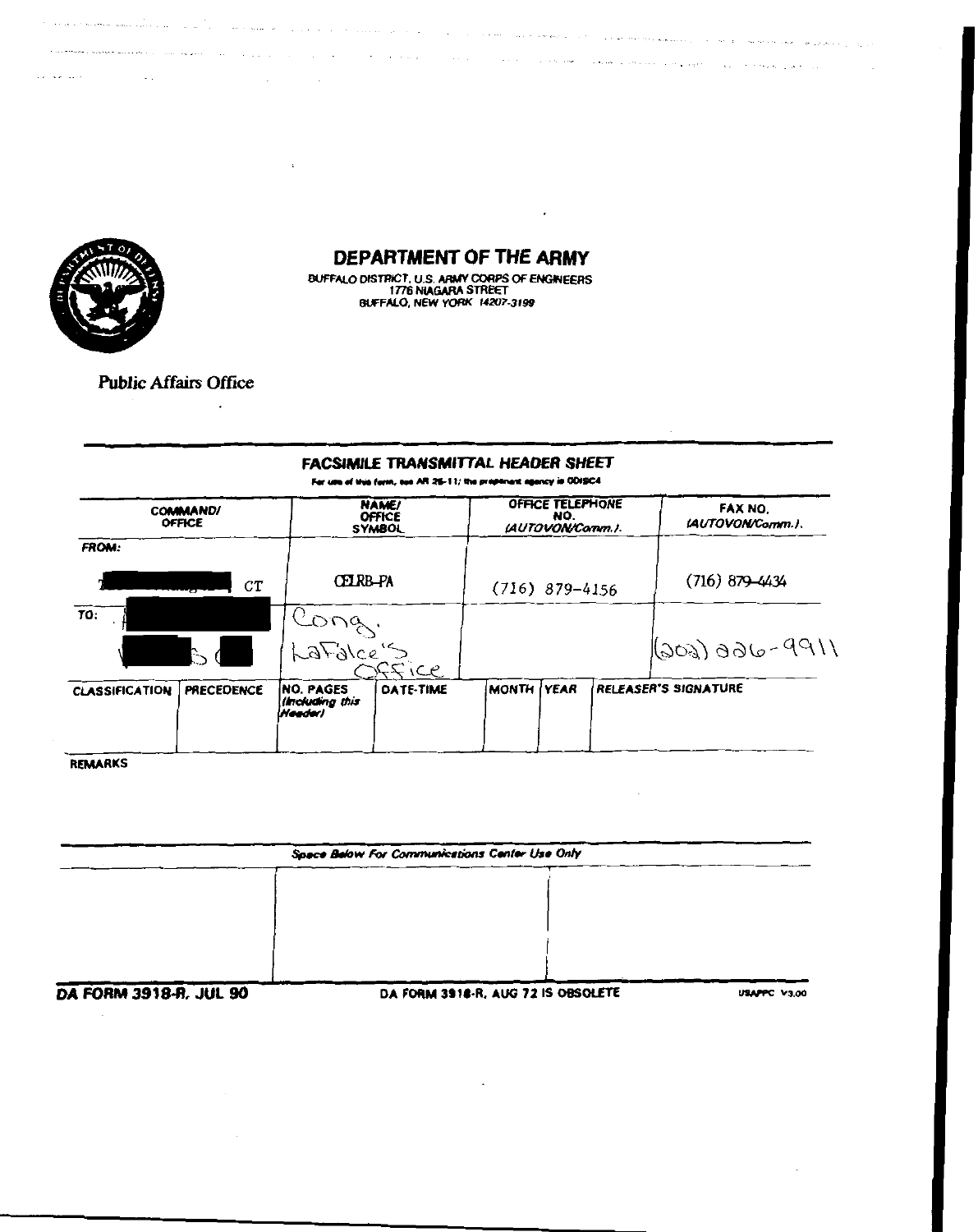

**Carl Corporation** 

BUFFALO DISTRICT, U.S. ARMY CORPS OF ENGINEERS<br>1776 NIAGARA STREET<br>BUFFALO, NEW YORK 14207-3199

**Public Affairs Office** 

 $\overline{a}$ 

 $\sim$ 

 $\sim$ 

#### FACSIMILE TRANSMITTAL HEADER SHEET

For use of this form, see AR 26-11; the proponent agency is ODISC4

|                                  | <b>COMMAND/</b><br><b>OFFICE</b> |                                               | NAME/<br>OFFICE<br><b>SYMBOL</b> |  | OFFICE TELEPHONE<br>NO.<br>(AUTOVON/Comm.). | FAX NO.<br>(AUTOVON/Comm.). |
|----------------------------------|----------------------------------|-----------------------------------------------|----------------------------------|--|---------------------------------------------|-----------------------------|
| FROM:                            |                                  |                                               |                                  |  |                                             |                             |
|                                  |                                  | <b>CELRB-PA</b>                               |                                  |  | $(716)$ 879-4156                            | (716) 879–4434              |
| <sup>TO:</sup> Sen.<br>Schumer's |                                  |                                               |                                  |  |                                             |                             |
| Office                           |                                  |                                               |                                  |  | $6420 - 466(606)$                           | $(909)998 - 309)$           |
| <b>CLASSIFICATION</b>            | <b>PRECEDENCE</b>                | <b>NO. PAGES</b><br>Including this<br> Høedør | <b>DATE-TIME</b>                 |  | MONTH YEAR                                  | <b>RELEASER'S SIGNATURE</b> |

REMARKS

÷.

|                          | Space Below For Communications Center Use Only |  |  |  |  |  |
|--------------------------|------------------------------------------------|--|--|--|--|--|
|                          |                                                |  |  |  |  |  |
|                          |                                                |  |  |  |  |  |
|                          |                                                |  |  |  |  |  |
|                          |                                                |  |  |  |  |  |
| 54 CADIJ 2010 D. IIII AA | BA CABLA BAAR B. AUG TO IC ODCOUTTE            |  |  |  |  |  |

DA FORM 3918-R, JUL 90

DA FORM 3918-R, AUG 72 IS OBSOLETE

 $\cdot$ 

C V3.00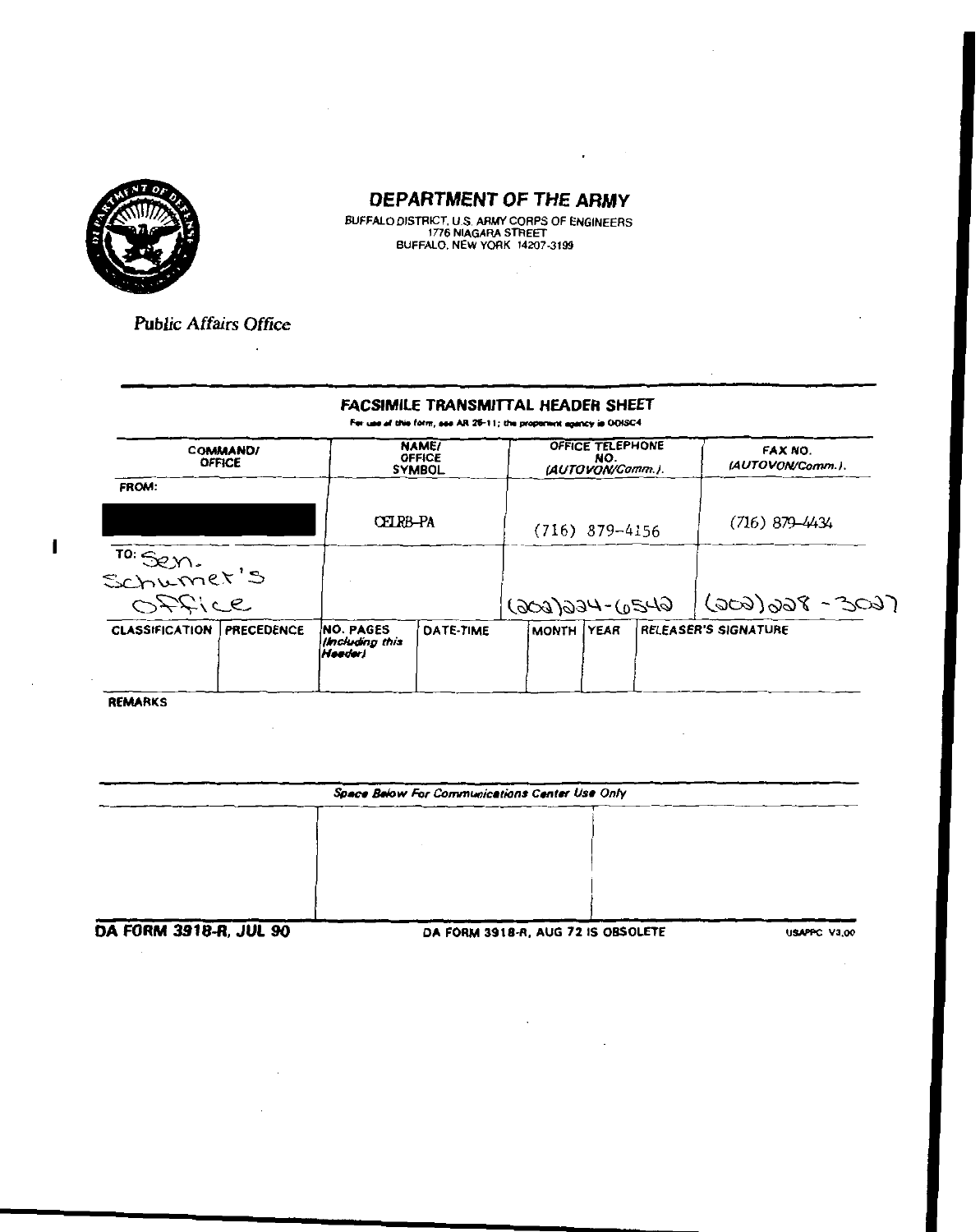

BUFFALO DISTRICT, U.S. ARMY CORPS OF ENGINEERS<br>1776 NIAGARA STREET<br>BUFFALO, NEW YORK 14207-3199

**Public Affairs Office** 

 $\ddot{\phantom{a}}$ 

#### **FACSIMILE TRANSMITTAL HEADER SHEET**

For use of this form, see AR 26-11; the proponent agency is ODISC4

| <b>OFFICE</b>         | <b>COMMAND/</b>   |                                            | <b>NAME/</b><br><b>OFFICE</b><br><b>SYMBOL</b> |              | OFFICE TELEPHONE<br>NO.<br>LAUTOVON/Comm.). | FAX NO.<br>(AUTOVON/Comm.). |
|-----------------------|-------------------|--------------------------------------------|------------------------------------------------|--------------|---------------------------------------------|-----------------------------|
| <b>FROM:</b>          |                   |                                            |                                                |              |                                             |                             |
|                       |                   | CEIRB-PA                                   |                                                |              | $(716)$ 879-4156                            | $(716)$ 879-4434            |
| TO: Sen.              |                   |                                            |                                                | $946 - 4111$ |                                             | $846 - 413$                 |
| <b>CLASSIFICATION</b> | <b>PRECEDENCE</b> | INO. PAGES<br>(Including this<br>irlaader) | <b>DATE-TIME</b>                               | IMONTH I     | <b>YEAR</b>                                 | RELEASER'S SIGNATURE        |

REMARKS

 $T\forall\mathcal{I}$ 

|                               | Space Below For Communications Center Use Only |              |  |  |  |  |
|-------------------------------|------------------------------------------------|--------------|--|--|--|--|
|                               |                                                |              |  |  |  |  |
|                               |                                                |              |  |  |  |  |
|                               |                                                |              |  |  |  |  |
|                               |                                                |              |  |  |  |  |
|                               |                                                |              |  |  |  |  |
| <b>DA CORA 2010 D. BR. 00</b> | DA CORM 3918-R. AUG 72 IS OBSOLETE             | USAPPC V3.00 |  |  |  |  |

DA FORM 3918-R, JUL 90

DA FORM 3918-R, AUG 7213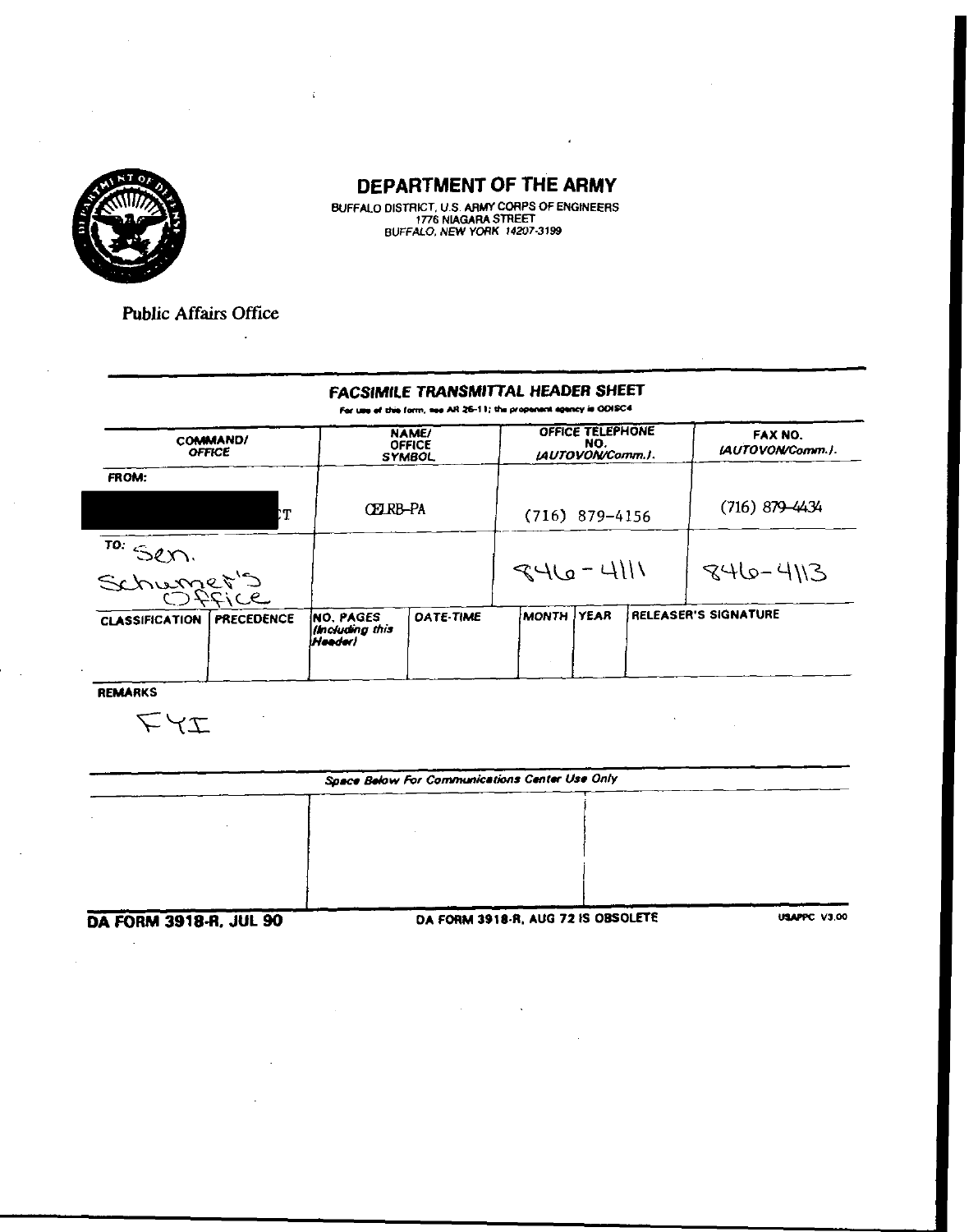

 $\hat{z}$  ,  $\hat{z}$  ,  $\hat{z}$  ,  $\hat{z}$  ,  $\hat{z}$  ,  $\hat{z}$  ,  $\hat{z}$ 

#### DEPARTMENT OF THE ARMY

BUFFALO DISTRICT, U.S. ARMY CORPS OF ENGINEERS<br>1776 NIAGARA STREET<br>BUFFALO, NEW YORK 14207-3199

**Public Affairs Office** 

 $\bar{z}$ 

المتواصل والمحاجبات

التواصل والمتعاطف والمتحدث

k.

 $\overline{\phantom{a}}$ 

#### **FACSIMILE TRANSMITTAL HEADER SHEET**

For use of this form, see AR 26-11; the propenent agency is ODISC4

|                         | <b>COMMAND/</b><br><b>OFFICE</b> |                                                 | <b>NAME/</b><br><b>OFFICE</b><br><b>SYMBOL</b> |            | OFFICE TELEPHONE<br>NO.<br>LAUTOVON/Comm.i. | FAX NO.<br><b>IAUTOVON/Comm.I.</b> |
|-------------------------|----------------------------------|-------------------------------------------------|------------------------------------------------|------------|---------------------------------------------|------------------------------------|
| FROM:                   | CТ                               | CELRB-PA                                        |                                                |            | $(716)$ 879-4156                            | $(716)$ 879-4434                   |
| TO:<br>Sen<br>Cinoton's | Office                           |                                                 |                                                |            |                                             | 315-448-0470 315-448-0476          |
| <b>CLASSIFICATION</b>   | <b>PRECEDENCE</b>                | <b>INO. PAGES</b><br>(Including this<br>Header) | DATE-TIME                                      | MONTH YEAR |                                             | RELEASER'S SIGNATURE               |

REMARKS

| Space Below For Communications Center Use Only |                                     |              |  |  |  |  |
|------------------------------------------------|-------------------------------------|--------------|--|--|--|--|
|                                                |                                     |              |  |  |  |  |
|                                                |                                     |              |  |  |  |  |
|                                                |                                     |              |  |  |  |  |
|                                                |                                     |              |  |  |  |  |
|                                                |                                     |              |  |  |  |  |
| DA EORM 2018.R. ILII 90                        | DA FORM 3918-R. AUG 72 IS ORSOLETE. | USAPPC V3.00 |  |  |  |  |

)A FORM 3918-H, JUL 90

 $\hat{\mathcal{A}}$ 

DA FORM 3918-R, AUG 72 IS OBSOL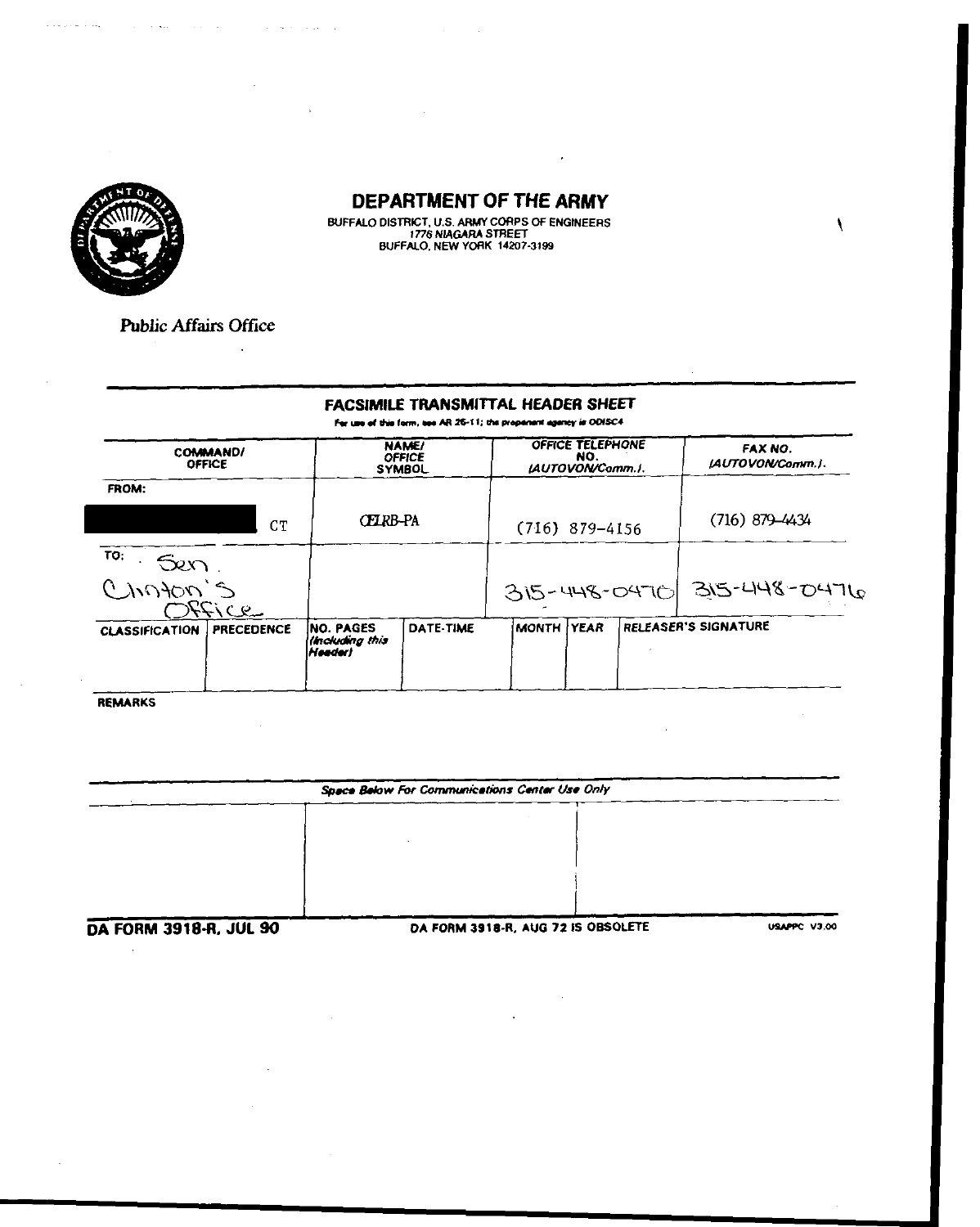

 $\mathcal{L}^{\mathcal{L}}(\mathbf{A})$  and  $\mathcal{L}^{\mathcal{L}}(\mathbf{A})$  and  $\mathcal{L}^{\mathcal{L}}(\mathbf{A})$ 

 $\overline{a}$ 

BUFFALO DISTRICT, U.S. ARMY CORPS OF ENGINEERS<br>1776 NIAGARA STREET<br>BUFFALO, NEW YORK 14207-3199

**Public Affairs Office** 

 $\mathbb{R}^2$ 

eksperimente de la production de la production de la production de la production  $\mathcal{E}^{\mathcal{A}}$ 

 $\overline{1}$ 

|                       |                                  |                                                | For use of this form, see AR 25-11; the proponent agency is ODISC4 |                                             |                  |  |                             |
|-----------------------|----------------------------------|------------------------------------------------|--------------------------------------------------------------------|---------------------------------------------|------------------|--|-----------------------------|
|                       | <b>COMMAND/</b><br><b>OFFICE</b> | <b>NAME/</b><br><b>OFFICE</b><br><b>SYMBOL</b> |                                                                    | OFFICE TELEPHONE<br>NO.<br>(AUTOVON/Comm.). |                  |  | FAX NO.<br>(AUTOVON/Comm.). |
| FROM:                 |                                  |                                                |                                                                    |                                             |                  |  |                             |
|                       | CT                               |                                                | CEI RB-PA                                                          |                                             | $(716)$ 879-4156 |  | $(716)$ 879-4434            |
| TO:<br>$\alpha$       |                                  |                                                |                                                                    |                                             |                  |  |                             |
| Cintons OFFICe        |                                  |                                                |                                                                    |                                             |                  |  | $68033008 - 0080$           |
| <b>CLASSIFICATION</b> | <b>PRECEDENCE</b>                | <b>INO. PAGES</b><br>Including this<br>Header) | DATE-TIME                                                          | <b>MONTH YEAR</b>                           |                  |  | RELEASER'S SIGNATURE        |

REMARKS

| Space Balow For Communications Center Use Only |                                   |              |  |  |  |  |
|------------------------------------------------|-----------------------------------|--------------|--|--|--|--|
|                                                |                                   |              |  |  |  |  |
|                                                |                                   |              |  |  |  |  |
|                                                |                                   |              |  |  |  |  |
|                                                |                                   |              |  |  |  |  |
|                                                |                                   |              |  |  |  |  |
| BA FORM 2010 B. ILH OO                         | DA CORA 2010.0 AUG 72 IS OBSOLETE | USAPPC V3.00 |  |  |  |  |

DA FORM 3918-R, JUL 90

 $\sim$ 

DA FORM 3918-R, AUG 72 IS OBSOLETE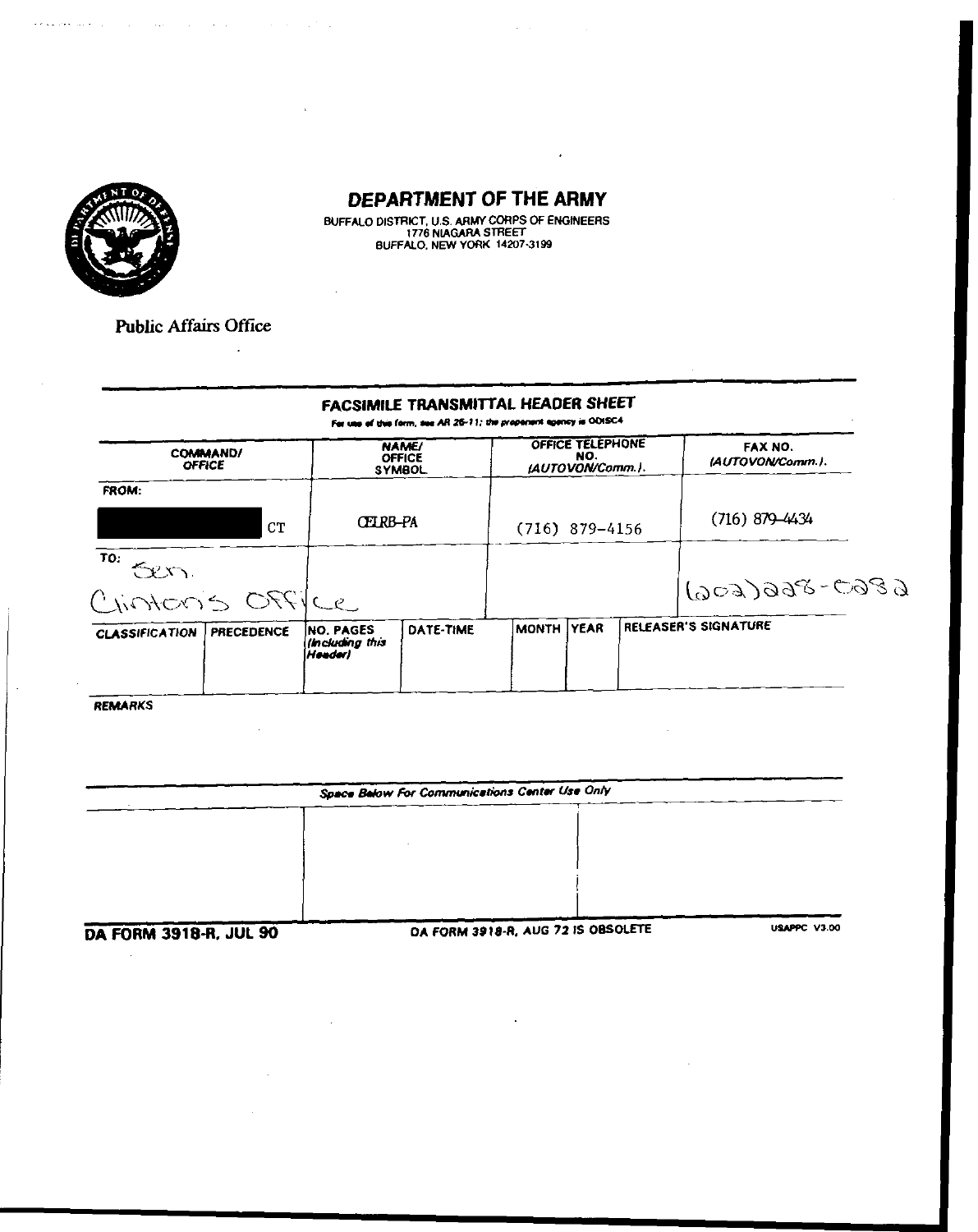

BUFFALO DISTRICT, U.S. ARMY CORPS OF ENGINEERS<br>1776 NIAGARA STREET<br>BUFFALO, NEW YORK 14207-3199

**Public Affairs Office** 

 $\ddot{\phantom{0}}$ 

#### **FACSIMILE TRANSMITTAL HEADER SHEET**

For use of this form, use AR 26-11; the proponent agency is ODISC4

| <b>NAME/</b><br><b>OFFICE</b><br><b>SYMBOL</b>  |           | OFFICE TELEPHONE<br>NO.<br>(AUTOVON/Comm.). |  |            | FAX NO.<br>(AUTOVON/Comm.).      |  |
|-------------------------------------------------|-----------|---------------------------------------------|--|------------|----------------------------------|--|
|                                                 |           |                                             |  |            |                                  |  |
|                                                 |           |                                             |  |            | $(716) 879 - 4434$               |  |
|                                                 |           |                                             |  |            |                                  |  |
|                                                 |           |                                             |  |            | $438 - 0955$                     |  |
| <b>INO. PAGES</b><br>lincluding this<br>Heeder) | DATE-TIME |                                             |  |            | <b>RELEASER'S SIGNATURE</b>      |  |
|                                                 |           | CELRB-PA                                    |  | MONTH YEAR | $(716)$ 879-4156<br>$7230 - 864$ |  |

REMARKS

たくエ

| Space Below For Communications Center Use Only |                                    |                     |  |  |  |
|------------------------------------------------|------------------------------------|---------------------|--|--|--|
|                                                |                                    |                     |  |  |  |
|                                                |                                    |                     |  |  |  |
|                                                |                                    |                     |  |  |  |
|                                                |                                    |                     |  |  |  |
|                                                |                                    |                     |  |  |  |
| DA FORM 3918-8 1111 90                         | DA FORM 3918-R. AUG 72 IS ORSOLETE | <b>USAMPC V3.00</b> |  |  |  |

OHM 3918-H, JUL 90

**DA FORM 3918-R, AUG**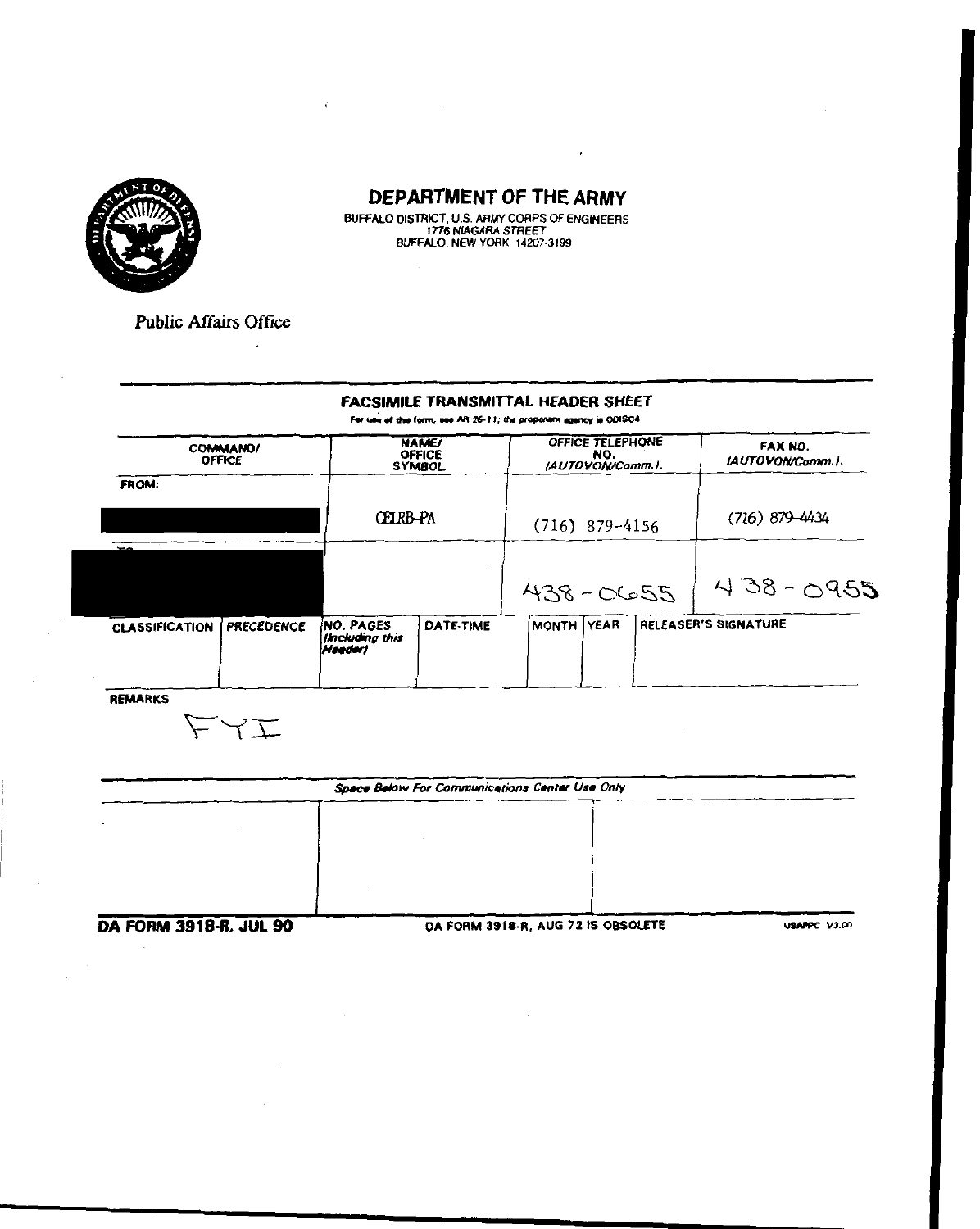

أأنتمذ فكالكباء

## DEPARTMENT OF THE ARMY

 $\cdot$ 

BUFFALO DISTRICT, U.S. ARMY CORPS OF ENGINEERS<br>1776 NIAGARA STREET<br>BUFFALO, NEW YORK 14207-3199

**Public Affairs Office** 

 $\mathcal{L}$ 

 $\mathcal{L}^{\text{max}}_{\text{max}}$  and  $\mathcal{L}^{\text{max}}_{\text{max}}$ 

 $\mathcal{L}^{\text{max}}_{\text{max}}$  and  $\mathcal{L}^{\text{max}}_{\text{max}}$ 

#### FACSIMILE TRANSMITTAL HEADER SHEET

For use of this form, see AR 25-11; the proponent agency is ODISC4

|                                                                      |           |                                                                                                  | NO. |            | FAX NO.<br>(AUTOVON/Comm.).                              |
|----------------------------------------------------------------------|-----------|--------------------------------------------------------------------------------------------------|-----|------------|----------------------------------------------------------|
|                                                                      |           |                                                                                                  |     |            |                                                          |
|                                                                      |           |                                                                                                  |     |            | $(716)$ 879-4434                                         |
|                                                                      |           |                                                                                                  |     |            |                                                          |
|                                                                      |           |                                                                                                  |     |            | $(633 - 083)$                                            |
| <b>INO. PAGES</b><br><b>PRECEDENCE</b><br>(Including this<br>Meeder) | DATE-TIME |                                                                                                  |     |            | RELEASER'S SIGNATURE                                     |
|                                                                      |           | <b>NAME/</b><br><b>OFFICE</b><br><b>SYMBOL</b><br>CELRB-PA<br>Senator<br>Mary Low Rathy's Office |     | MONTH YEAR | OFFICE TELEPHONE<br>(AUTOVON/Comm.).<br>$(716)$ 879-4156 |

REMARKS

 $\hat{\mathcal{A}}$ 

|                               | Space Below For Communications Center Use Only |              |  |  |  |
|-------------------------------|------------------------------------------------|--------------|--|--|--|
|                               |                                                |              |  |  |  |
|                               |                                                |              |  |  |  |
|                               |                                                |              |  |  |  |
|                               |                                                |              |  |  |  |
|                               |                                                |              |  |  |  |
| <b>DA EODM 3018-8 1111 90</b> | DA FORM 3918-R. AUG 72 IS OBSOLETE             | USAPPC V3.00 |  |  |  |

)A FORM 3918-K, JUL 90

DA FORM 3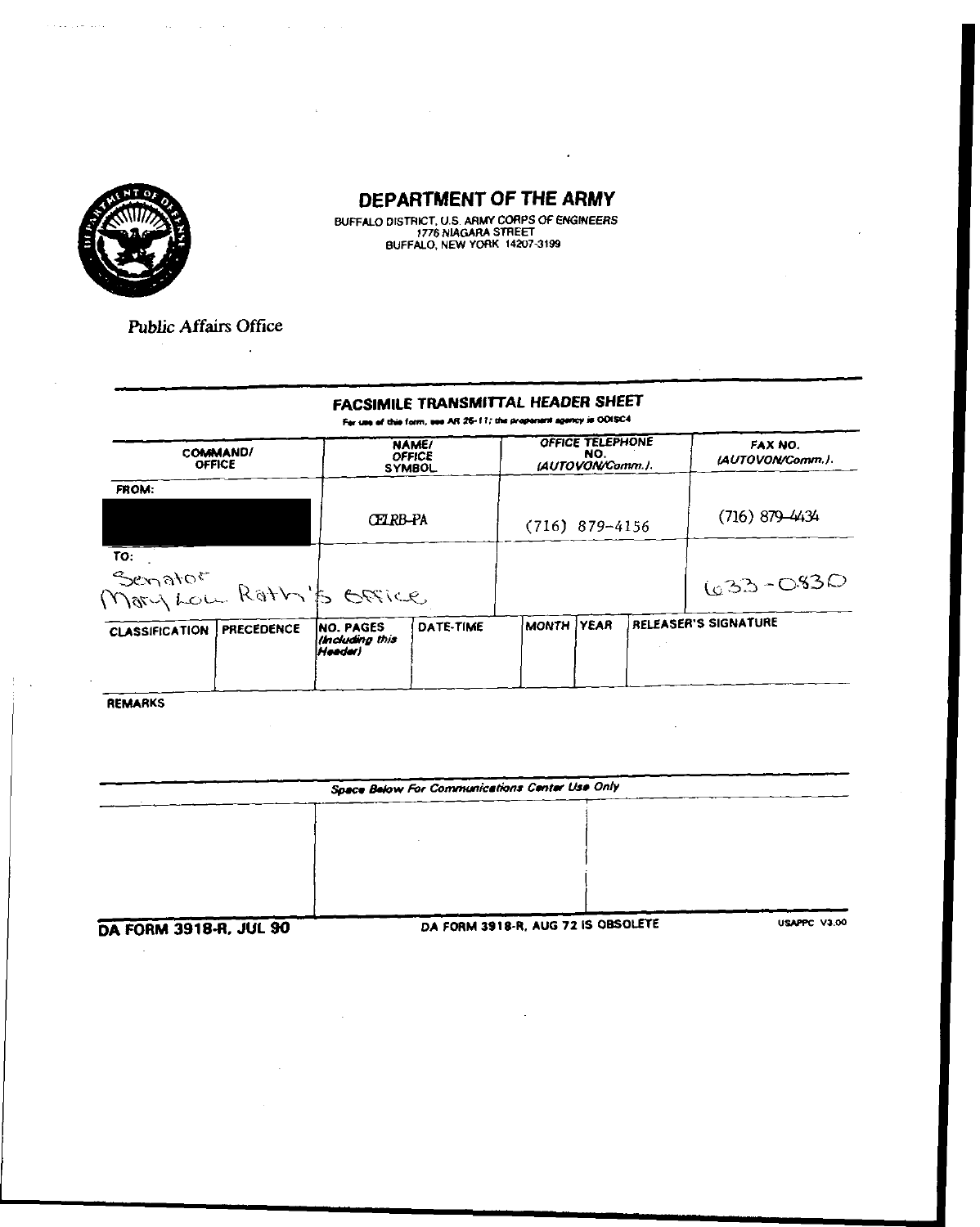

 $\bar{\beta}$  consider the  $\bar{\beta}$ 

## DEPARTMENT OF THE ARMY

 $\epsilon$ 

BUFFALO DISTRICT, U.S. ARMY CORPS OF ENGINEERS<br>1776 NIAGARA STREET<br>BUFFALO, NEW YORK 14207-3199

 $\mathcal{L}^{\mathcal{L}}$  and the contribution of the contribution of the contribution of the contribution of the contribution of the contribution of the contribution of the contribution of the contribution of the contribution of t

 $\mathbb{R}^2$ 

**Public Affairs Office** 

 $\ddot{\phantom{a}}$ 

 $\sim 10^{11}$  and  $\sim 10^{11}$  and  $\sim 10^{11}$ 

## FACSIMILE TRANSMITTAL HEADER SHEET

Far use of this form, see AR 26-11; the proponent agency is ODISC4

|                                                   | <b>COMMAND/</b><br><b>OFFICE</b> |                                                 | <b>NAME/</b><br>OFFICE<br><b>SYMBOL</b> |              | <b>OFFICE TELEPHONE</b><br>NO.<br>(AUTOVON/Comm.). | FAX NO.<br><b>IAUTOVON/Comm.I.</b> |
|---------------------------------------------------|----------------------------------|-------------------------------------------------|-----------------------------------------|--------------|----------------------------------------------------|------------------------------------|
| FROM:                                             |                                  |                                                 |                                         |              |                                                    |                                    |
|                                                   |                                  | CELRB-PA                                        |                                         |              | $(716)$ 879-4156                                   | $(716) 879 - 4434$                 |
|                                                   |                                  |                                                 |                                         |              |                                                    |                                    |
| To:<br>Assemblyman<br>Robin Schimmingsfr's Office |                                  |                                                 |                                         |              |                                                    | 873-5675                           |
| <b>CLASSIFICATION</b>                             | <b>PRECEDENCE</b>                | <b>INO. PAGES</b><br>lincluding this<br>Headerl | DATE-TIME                               | <b>MONTH</b> | <b>YEAR</b>                                        | RELEASER'S SIGNATURE               |

REMARKS

J.

| Space Below For Communications Center Use Only |                                    |              |  |  |  |
|------------------------------------------------|------------------------------------|--------------|--|--|--|
|                                                |                                    |              |  |  |  |
|                                                |                                    |              |  |  |  |
|                                                |                                    |              |  |  |  |
|                                                |                                    |              |  |  |  |
|                                                |                                    |              |  |  |  |
| NA ENDIA 2018.R. HII 90                        | DA FORM 3918-R. AUG 72 IS OBSOLETE | USAPPC V3.00 |  |  |  |

I FORM 3918-H, JUL 90

÷.

DA FORM 3918-R, AU

 $\sim$   $\sim$ 

 $\sim 10$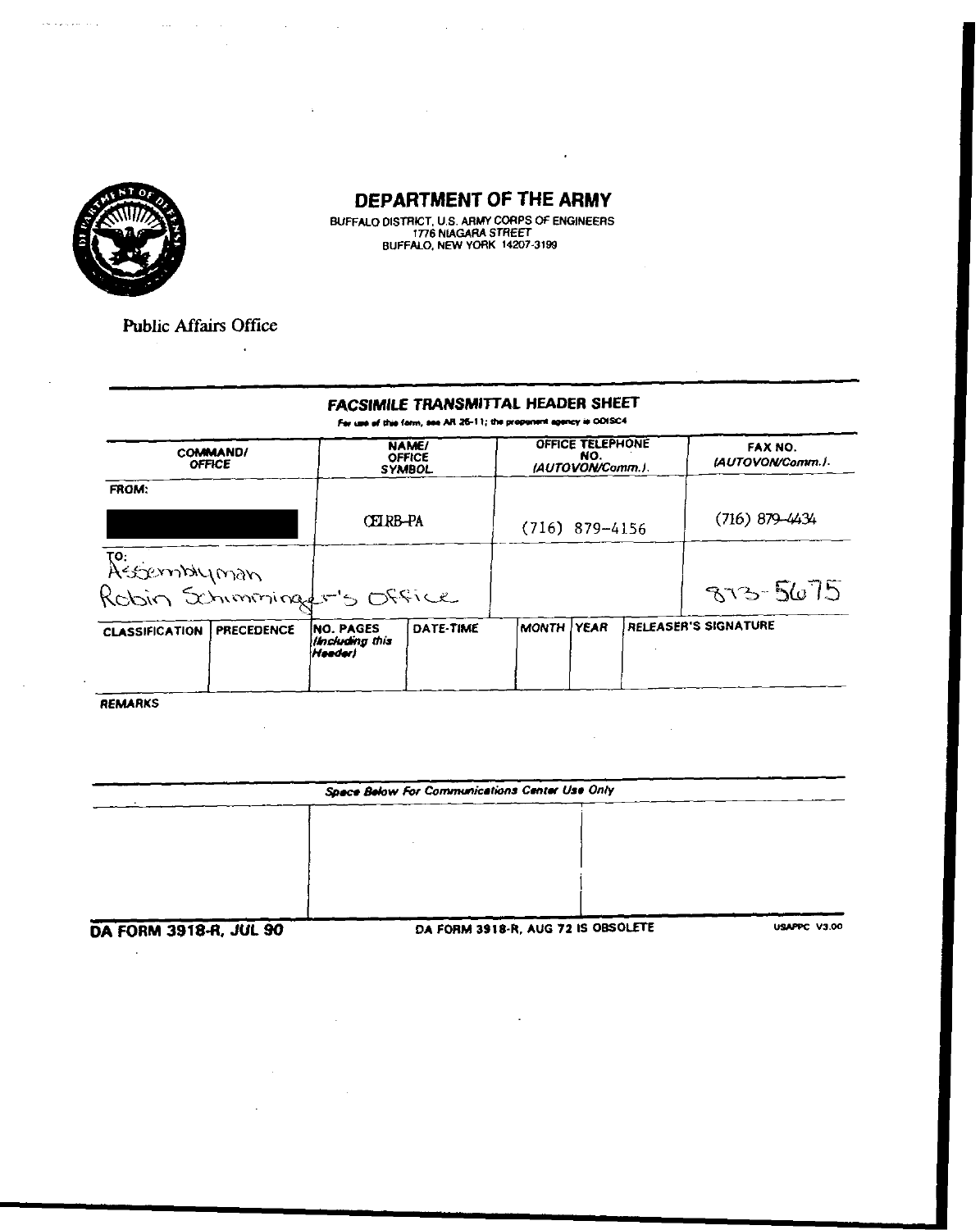

 $\alpha$  , and  $\alpha$  , and

 $\mathcal{A}^{\text{max}}_{\text{max}}$  and  $\mathcal{A}^{\text{max}}_{\text{max}}$ 

 $\bullet$  and  $\bullet$  . The set of  $\bullet$ 

## DEPARTMENT OF THE ARMY

BUFFALO DISTRICT, U.S. ARMY CORPS OF ENGINEERS<br>1776 NIAGARA STREET<br>BUFFALO, NEW YORK 14207-3199

**Public Affairs Office** 

 $\ddot{\phantom{a}}$ 

#### FACSIMILE TRANSMITTAL HEADER SHEET

For use of this form, see AR 26-11; the proponent agency is ODISC4

| <b>OFFICE</b>                             | <b>COMMAND/</b>   |                                               | <b>NAME/</b><br><b>OFFICE</b><br><b>SYMBOL</b> |            | OFFICE TELEPHONE<br>NO.<br>(AUTOVON/Comm.). | FAX NO.<br>(AUTOVON/Comm.). |
|-------------------------------------------|-------------------|-----------------------------------------------|------------------------------------------------|------------|---------------------------------------------|-----------------------------|
| FROM:                                     |                   |                                               |                                                |            |                                             |                             |
|                                           |                   | CEIRB-PA                                      |                                                |            | $(716)$ 879-4156                            | $(716)$ 879-4434            |
| TO:<br>Assemblyman<br>James Hayes' Office |                   |                                               |                                                |            |                                             | 634-1250                    |
| <b>CLASSIFICATION</b>                     | <b>PRECEDENCE</b> | <b>NO. PAGES</b><br>Including this<br> Heeder | DATE-TIME                                      | MONTH YEAR |                                             | RELEASER'S SIGNATURE        |

**REMARKS** 

| Space Balow For Communications Center Use Only |  |                        |  |  |  |
|------------------------------------------------|--|------------------------|--|--|--|
|                                                |  |                        |  |  |  |
|                                                |  |                        |  |  |  |
|                                                |  |                        |  |  |  |
|                                                |  |                        |  |  |  |
|                                                |  |                        |  |  |  |
| . <b>.</b>                                     |  | $11.00$ BA 18 ABOALETE |  |  |  |

**DA FORM 3918-R, JUL 90** 

DA FORM 3918-R, AUG 72 IS OBSOLETE

USAPPC V3.00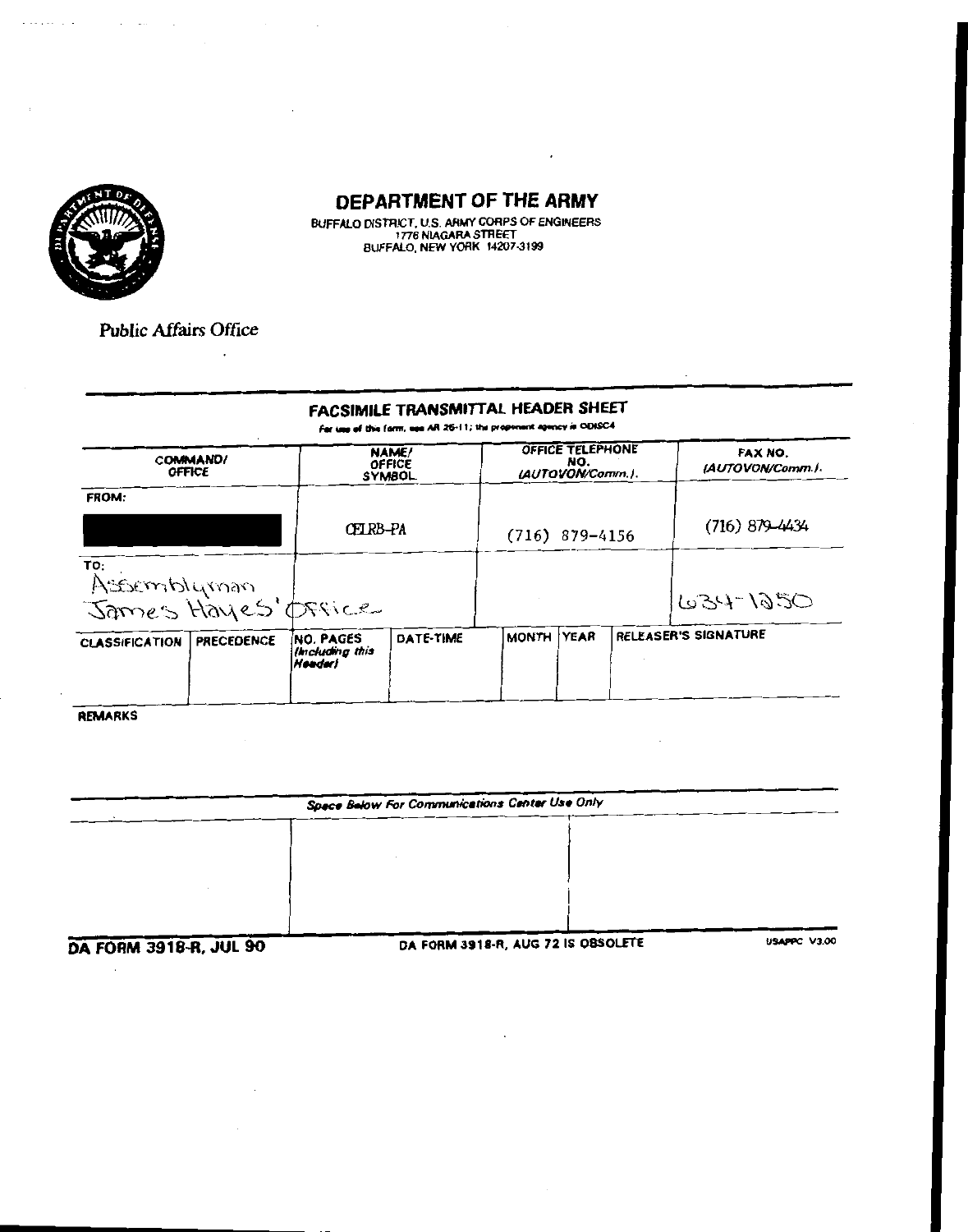

 $\epsilon$  , and a set  $\epsilon$  .

## **DEPARTMENT OF THE ARMY**

BUFFALO DISTRICT, U.S. ARMY CORPS OF ENGINEERS<br>1776 NIAGARA STREET<br>BUFFALO, NEW YORK 14207-3199

 $\mathcal{A}=\mathcal{A}(\mathcal{A})$  , and  $\mathcal{A}=\mathcal{A}(\mathcal{A})$  , and  $\mathcal{A}=\mathcal{A}(\mathcal{A})$ 

**Public Affairs Office** 

 $\hat{\mathbf{z}}$ 

#### FACSIMILE TRANSMITTAL HEADER SHEET

For use of this form, see AR 26-11; the propenent agency is ODISC4.

|                       | NAME/<br><b>COMMAND/</b><br><b>OFFICE</b><br><b>OFFICE</b><br><b>SYMBOL</b> |                                                |           | OFFICE TELEPHONE<br>NO.<br>(AUTOVON/Comm.). |             |  | FAX NO.<br>(AUTOVON/Comm.). |
|-----------------------|-----------------------------------------------------------------------------|------------------------------------------------|-----------|---------------------------------------------|-------------|--|-----------------------------|
| <b>FROM:</b>          |                                                                             |                                                |           |                                             |             |  |                             |
|                       |                                                                             | CEIRB-PA                                       |           | $(716)$ 879-4156                            |             |  | $(716)$ 879-4434            |
| ro:<br>Assemblyman    |                                                                             |                                                |           |                                             |             |  | $859 - 9100$                |
| Sam Hout's Office     |                                                                             |                                                |           |                                             |             |  |                             |
| <b>CLASSIFICATION</b> | <b>PRECEDENCE</b>                                                           | <b>NO. PAGES</b><br>(Including this<br>Header) | DATE-TIME | <b>MONTH</b>                                | <b>YEAR</b> |  | <b>RELEASER'S SIGNATURE</b> |

**REMARKS** 

 $\mathbb{R}^2$ 

| Space Below For Communications Center Use Only |                                    |                     |  |  |  |
|------------------------------------------------|------------------------------------|---------------------|--|--|--|
|                                                |                                    |                     |  |  |  |
|                                                |                                    |                     |  |  |  |
|                                                |                                    |                     |  |  |  |
|                                                |                                    |                     |  |  |  |
|                                                |                                    |                     |  |  |  |
| DA FORM 3918-R. JIH 90.                        | DA FORM 3918-R. AUG 72 IS OBSOLETE | <b>USAPPC V3.00</b> |  |  |  |

HM JJIB-H, JUL JU

UA FURM 3918-R, AUG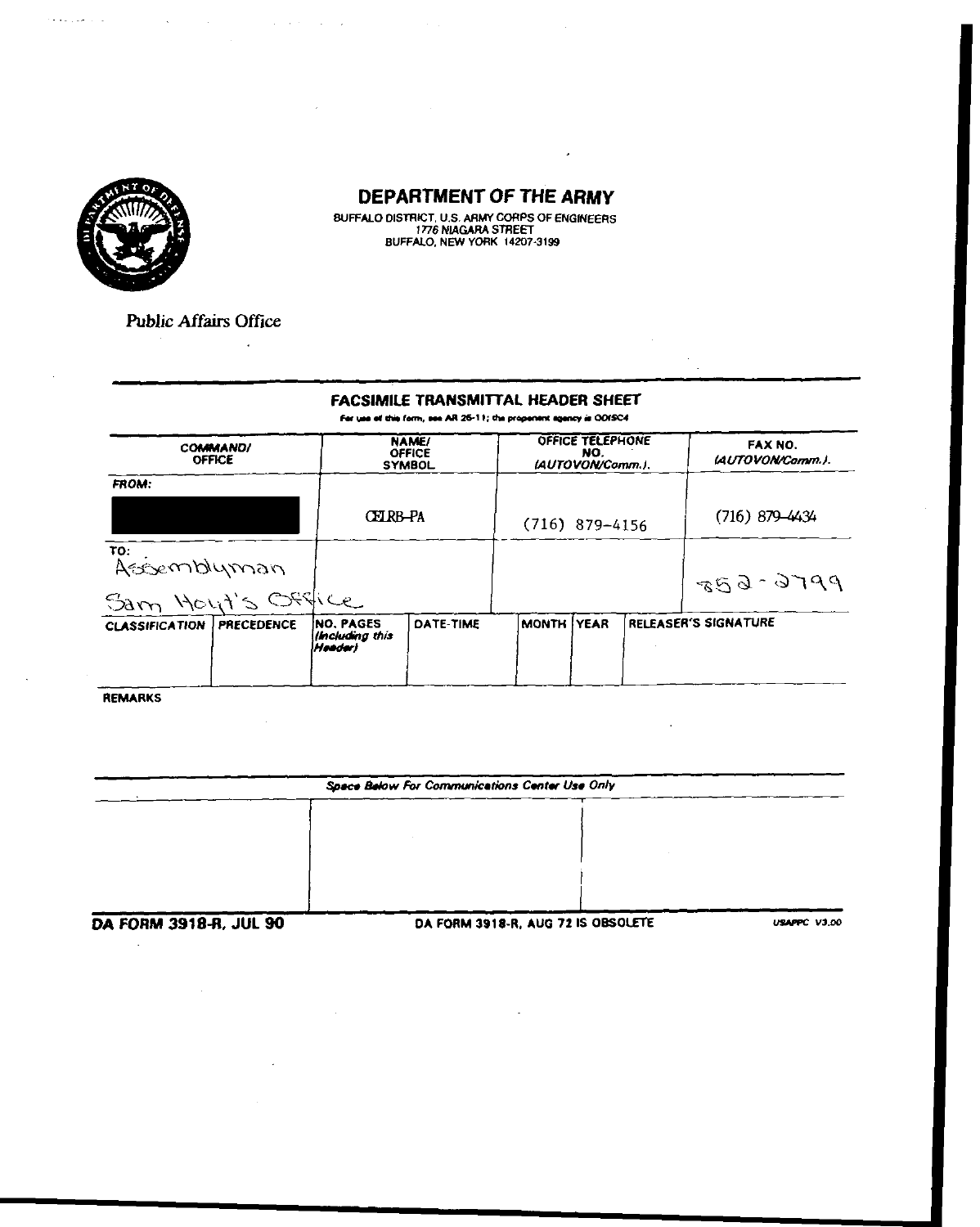

 $\sim 1000$ 

 $\sim 10^7$ 

 $\sim$  100 km s  $^{-1}$  and  $\sim$ 

 $\bar{\mathcal{A}}$  is a constraint of  $\mathcal{A}$ 

## DEPARTMENT OF THE ARMY

J.

BUFFALO DISTRICT, U.S. ARMY CORPS OF ENGINEERS<br>1776 NIAGARA STREET<br>BUFFALO, NEW YORK 14207-3199

**Public Affairs Office** 

 $\mathbf{r}$ 

 $\sim$ 

#### FACSIMILE TRANSMITTAL HEADER SHEET

For use of this form, see AR 26-11; the properent agency is ODISC4.

|                       | <b>COMMAND/</b><br><b>OFFICE</b> |                                                 | <b>NAME/</b><br><b>OFFICE</b><br><b>SYMBOL</b> |            | OFFICE TELEPHONE<br>NO.<br>LAUTOVON/Comm.J. | FAX NO.<br>IAUTOVON/Comm.). |
|-----------------------|----------------------------------|-------------------------------------------------|------------------------------------------------|------------|---------------------------------------------|-----------------------------|
| FROM:                 |                                  |                                                 |                                                |            |                                             |                             |
|                       |                                  | CEIRB-PA                                        |                                                |            | $(716)$ 879-4156                            | $(716) 879 - 4434$          |
| TO:<br>mayor          |                                  |                                                 |                                                |            |                                             |                             |
|                       | Roth's Office.                   |                                                 |                                                |            |                                             | $695 - 8315$                |
| <b>CLASSIFICATION</b> | <b>PRECEDENCE</b>                | <b>INO. PAGES</b><br>lincluding this<br>Heeder) | <b>DATE-TIME</b>                               | MONTH YEAR |                                             | RELEASER'S SIGNATURE        |
|                       |                                  |                                                 |                                                |            |                                             |                             |

**REMARKS** 

 $\mathcal{L}_{\mathcal{A}}$ 

|                        | Space Below For Communications Center Use Only |                     |  |  |  |
|------------------------|------------------------------------------------|---------------------|--|--|--|
|                        |                                                |                     |  |  |  |
|                        |                                                |                     |  |  |  |
|                        |                                                |                     |  |  |  |
|                        |                                                |                     |  |  |  |
|                        |                                                |                     |  |  |  |
| DA FORM 3918-R, JUL 90 | DA FORM 3918-R, AUG 72 IS OBSOLETE             | <b>USAPPC V3.00</b> |  |  |  |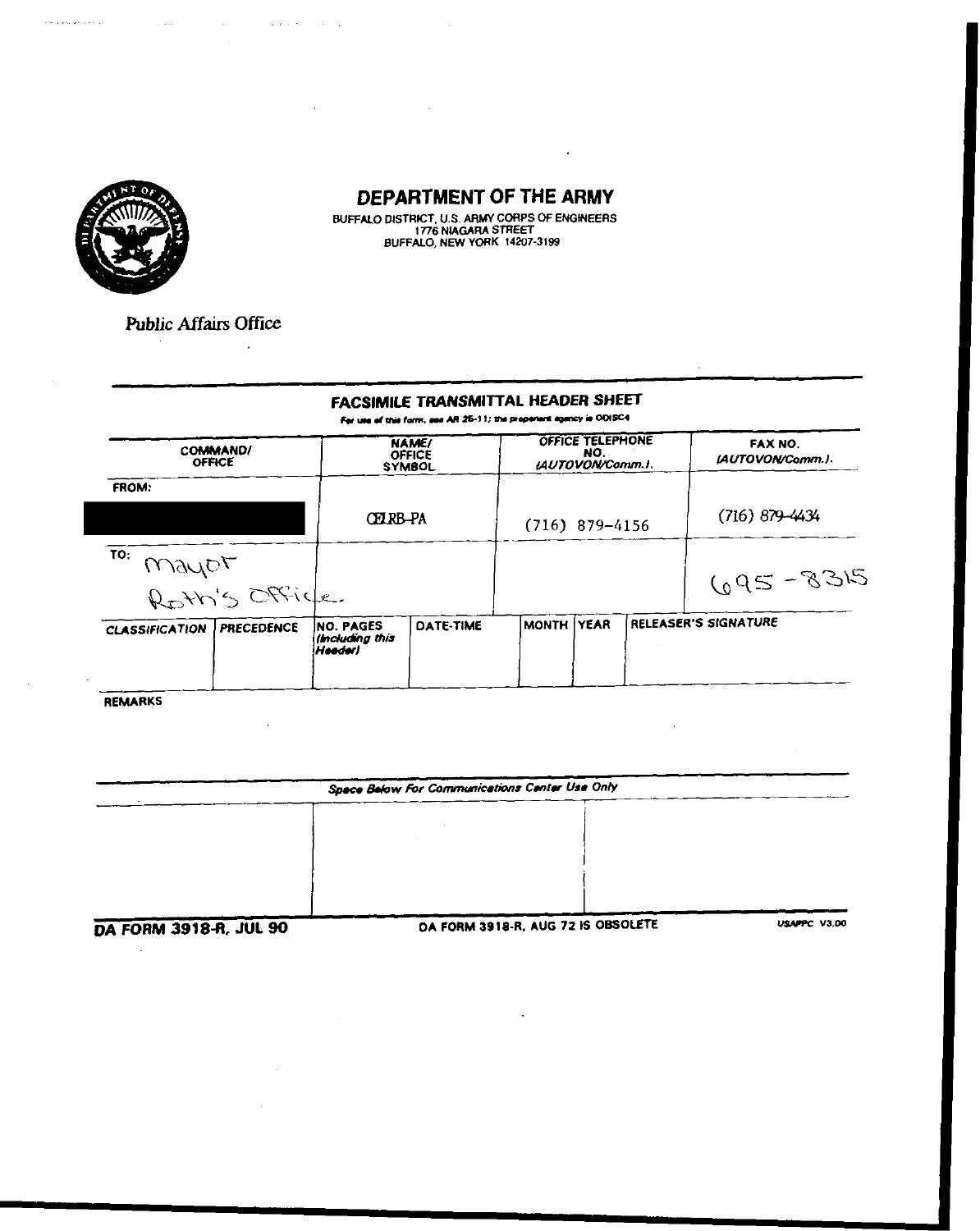

 $\mathcal{H}^{\pm}$  is a constant constant.

## DEPARTMENT OF THE ARMY

BUFFALO DISTRICT, U.S. ARMY CORPS OF ENGINEERS<br>1776 NIAGARA STREET<br>BUFFALO, NEW YORK 14207-3199

**Public Affairs Office** 

 $\ddot{\phantom{a}}$ 

 $\overline{\phantom{a}}$ 

 $\sim$ 

and the same contract of

 $\mathcal{L}(\mathcal{L}(\mathbf{z},\mathbf{z}))$  . The set of  $\mathcal{L}(\mathcal{L}(\mathbf{z},\mathbf{z}))$ 

## **FACSIMILE TRANSMITTAL HEADER SHEET**

For use of this form, see AR 25-11; the propenent agency is ODISC4

| <b>OFFICE</b>                  | COMMAND/          | <b>NAME/</b><br><b>OFFICE</b><br><b>SYMBOL</b> |           | OFFICE TELEPHONE<br>NO.<br>(AUTOVON/Comm.). |  |  | FAX NO.<br>LAUTOVON/Comm.). |
|--------------------------------|-------------------|------------------------------------------------|-----------|---------------------------------------------|--|--|-----------------------------|
| <b>FROM:</b>                   |                   | CFIRB-PA                                       |           | $(716)$ 879-4156                            |  |  | $(716)$ 879-4434            |
| TO: PETUISOF<br>Moine's Office |                   |                                                |           |                                             |  |  | $877 - 10101$               |
| <b>CLASSIFICATION</b>          | <b>PRECEDENCE</b> | <b>NO. PAGES</b><br>lincluding this<br>Heeder) | DATE-TIME | MONTH YEAR                                  |  |  | RELEASER'S SIGNATURE        |

**REMARKS** 

|                              | Space Below For Communications Center Use Only |  |              |  |  |
|------------------------------|------------------------------------------------|--|--------------|--|--|
|                              |                                                |  |              |  |  |
|                              |                                                |  |              |  |  |
|                              |                                                |  |              |  |  |
|                              |                                                |  |              |  |  |
| $\cdots$<br>_______ <b>_</b> | BA COBIL 2010 D. AUG 72 IS ORSOLETE            |  | USAPPC V3.00 |  |  |

DA FORM 3918-R, JUL 90

 $\mathcal{A}$ 

DA FORM 3918-R, AUG 72 IS OBSOLETE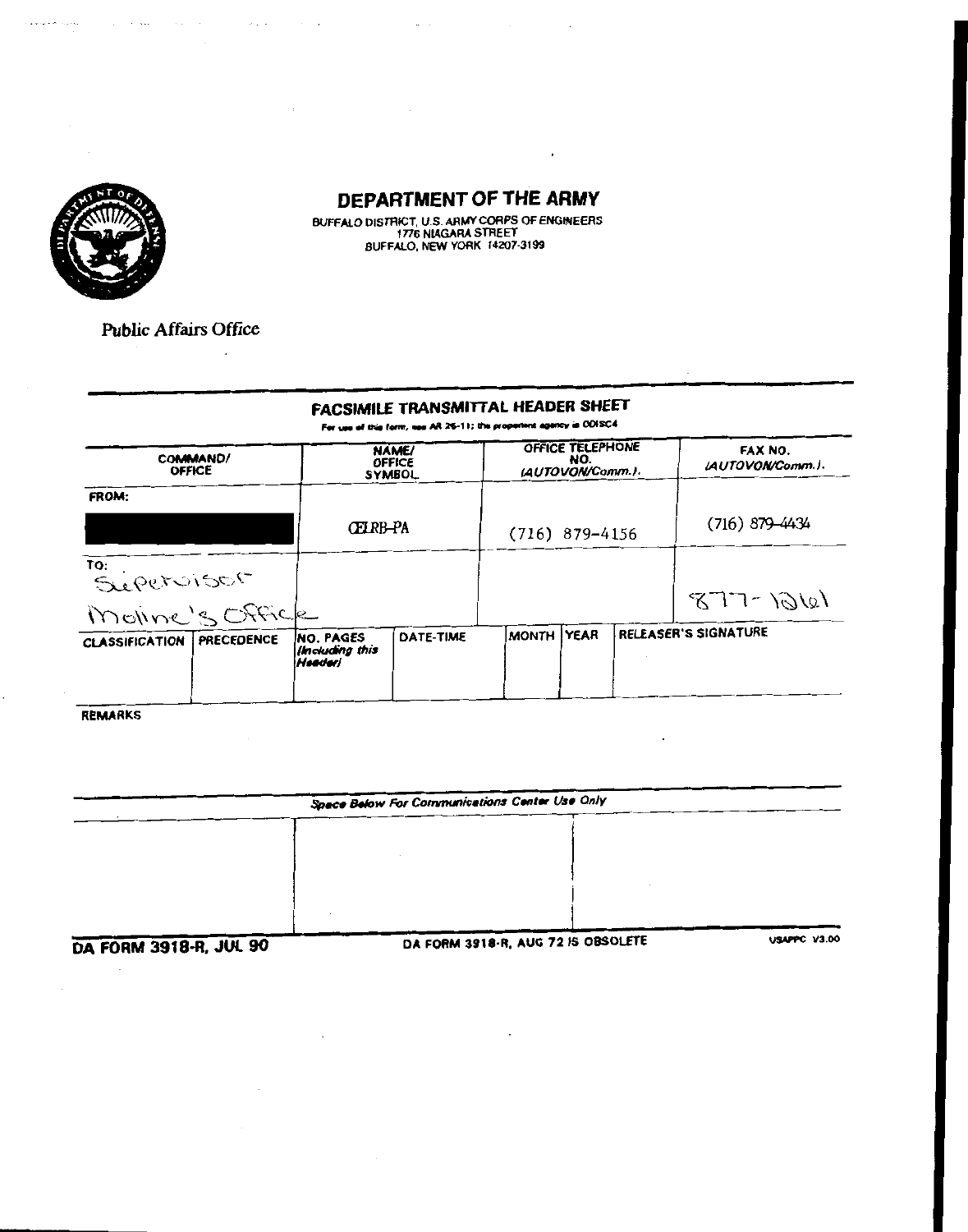

 $\alpha$  is a constant vector  $\alpha$ 

## DEPARTMENT OF THE ARMY

BUFFALO DISTRICT, U.S. ARMY CORPS OF ENGINEERS<br>1776 NIAGARA STREET<br>BUFFALO, NEW YORK 14207-3199

**Public Affairs Office** 

 $\ddot{\phantom{a}}$ 

 $\cdot$ 

 $\mathcal{A}(\mathcal{A})$  and  $\mathcal{A}(\mathcal{A})$  and  $\mathcal{A}(\mathcal{A})$ 

 $\sim$ 

#### **FACSIMILE TRANSMITTAL HEADER SHEET**

For use of this form, see AR 25-11; the propenent agency is ODISC4

| <b>COMMAND/</b><br><b>OFFICE</b> |                   |                                                       | <b>NAME/</b><br><b>OFFICE</b><br><b>SYMBOL</b> |                  | OFFICE TELEPHONE<br>NO.<br>(AUTOVON/Comm.). |  | FAX NO.<br>(AUTOVON/Comm.). |
|----------------------------------|-------------------|-------------------------------------------------------|------------------------------------------------|------------------|---------------------------------------------|--|-----------------------------|
| FROM:                            |                   | <b>CELRB-PA</b>                                       |                                                | $(716)$ 879-4156 |                                             |  | $(716)$ 879-4434            |
| τη.                              |                   |                                                       |                                                |                  |                                             |  | 877-3820                    |
| <b>CLASSIFICATION</b>            | <b>PRECEDENCE</b> | <b>INO. PAGES</b><br>(Including this<br><b>Header</b> | DATE-TIME                                      | MONTH YEAR       |                                             |  | <b>RELEASER'S SIGNATURE</b> |

**REMARKS** 

| Space Below For Communications Center Use Only |  |                                                                                                                                                                                                                                                                                                                                                                             |  |  |
|------------------------------------------------|--|-----------------------------------------------------------------------------------------------------------------------------------------------------------------------------------------------------------------------------------------------------------------------------------------------------------------------------------------------------------------------------|--|--|
|                                                |  |                                                                                                                                                                                                                                                                                                                                                                             |  |  |
|                                                |  |                                                                                                                                                                                                                                                                                                                                                                             |  |  |
|                                                |  |                                                                                                                                                                                                                                                                                                                                                                             |  |  |
|                                                |  |                                                                                                                                                                                                                                                                                                                                                                             |  |  |
|                                                |  |                                                                                                                                                                                                                                                                                                                                                                             |  |  |
|                                                |  | $\overline{a}$ , $\overline{a}$ , $\overline{a}$ , $\overline{a}$ , $\overline{a}$ , $\overline{a}$ , $\overline{a}$ , $\overline{a}$ , $\overline{a}$ , $\overline{a}$ , $\overline{a}$ , $\overline{a}$ , $\overline{a}$ , $\overline{a}$ , $\overline{a}$ , $\overline{a}$ , $\overline{a}$ , $\overline{a}$ , $\overline{a}$ , $\overline{a}$ ,<br><b>1104000-11900</b> |  |  |

**DA FORM 3918-R, JUL 90** 

 $\cdot$ 

DA FORM 3918-R, AUG 72 IS OBSOLETE

PPC V3.00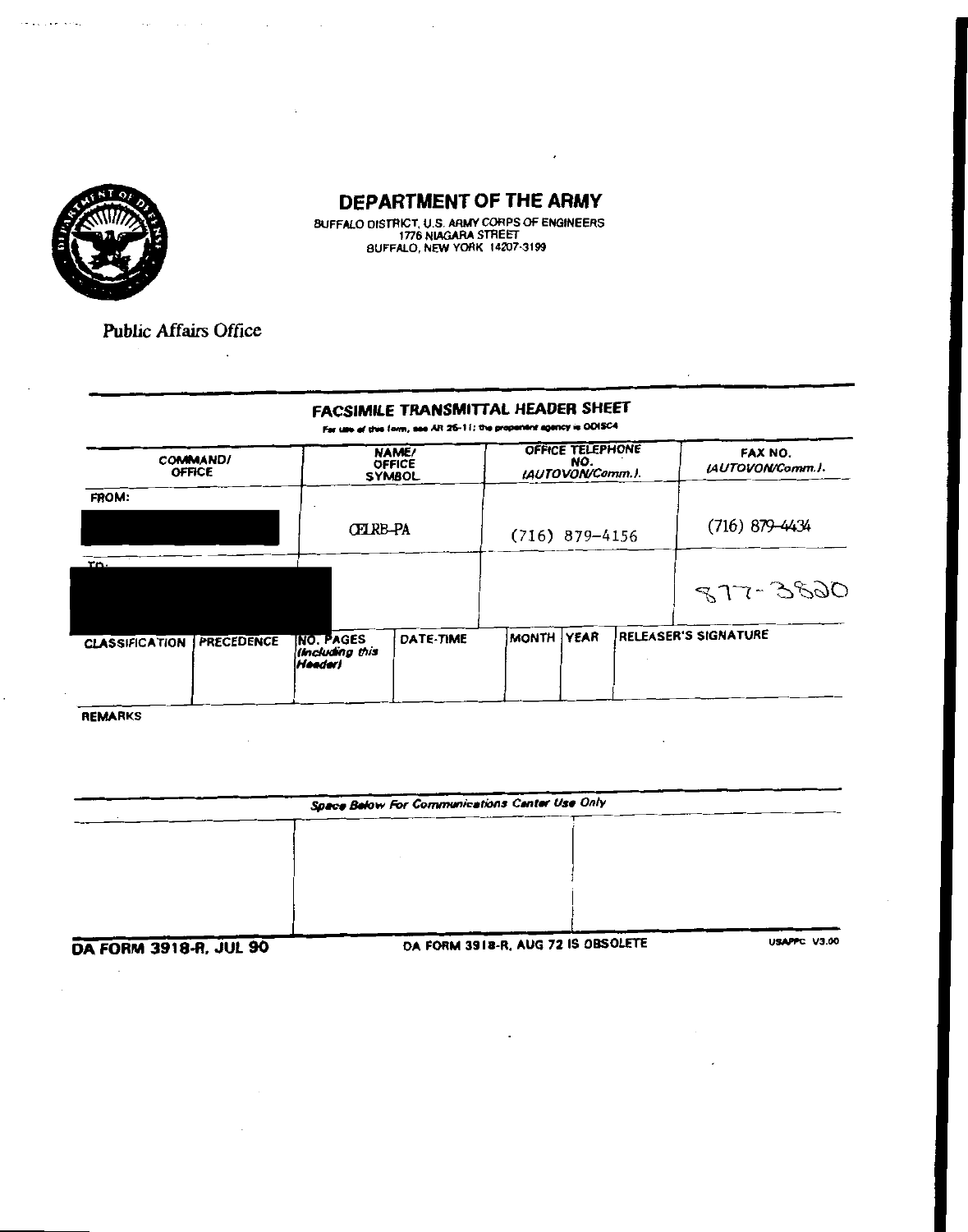

 $\sim$   $^{-1}$ 

t oldi.

 $\langle \cdot \rangle_{\mathcal{F}_i}$ 

 $\sim$ 

## DEPARTMENT OF THE ARMY

BUFFALO DISTRICT, U.S. ARMY CORPS OF ENGINEERS<br>1776 NIAGARA STREET<br>BUFFALO, NEW YORK 14207-3199  $\bar{\mathcal{A}}$ 

Public Affairs Office

## FACSIMILE TRANSMITTAL HEADER SHEET

For use of this form, see AR 26-11; the proponent agency is ODISC4

| COMMAND/<br><b>OFFICE</b>                  | NAME/<br><b>OFFICE</b><br><b>SYMBOL</b>  |           | OFFICE TELEPHONE<br>NO.<br>(AUTOVON/Comm.). |             |  | FAX NO.<br>(AUTOVON/Comm.). |
|--------------------------------------------|------------------------------------------|-----------|---------------------------------------------|-------------|--|-----------------------------|
| FROM:                                      |                                          |           |                                             |             |  |                             |
|                                            | CEIRB-PA                                 |           | (716) 879-4438                              |             |  | (716) 879–4434              |
| TO: Assignment                             |                                          |           | $100 - 70$ $945 - 6100$                     |             |  | $856 - 8784$                |
| <b>PRECEDENCE</b><br><b>CLASSIFICATION</b> | INO. PAGES<br>lincluding this<br>Header) | DATE-TIME | <b>MONTH</b>                                | <b>YEAR</b> |  | <b>RELEASER'S SIGNATURE</b> |

**REMARKS** 

 $\sim$   $\sim$ 

 $\mathcal{A}^{\mathcal{A}}$ 

| Space Below For Communications Center Use Only |                                    |              |  |  |
|------------------------------------------------|------------------------------------|--------------|--|--|
|                                                |                                    |              |  |  |
|                                                |                                    |              |  |  |
|                                                |                                    |              |  |  |
|                                                |                                    |              |  |  |
| <b>DA FORM 3918-R, JUL 90</b>                  | DA FORM 3918-R, AUG 72 IS OBSOLETE | USAPPC V3.00 |  |  |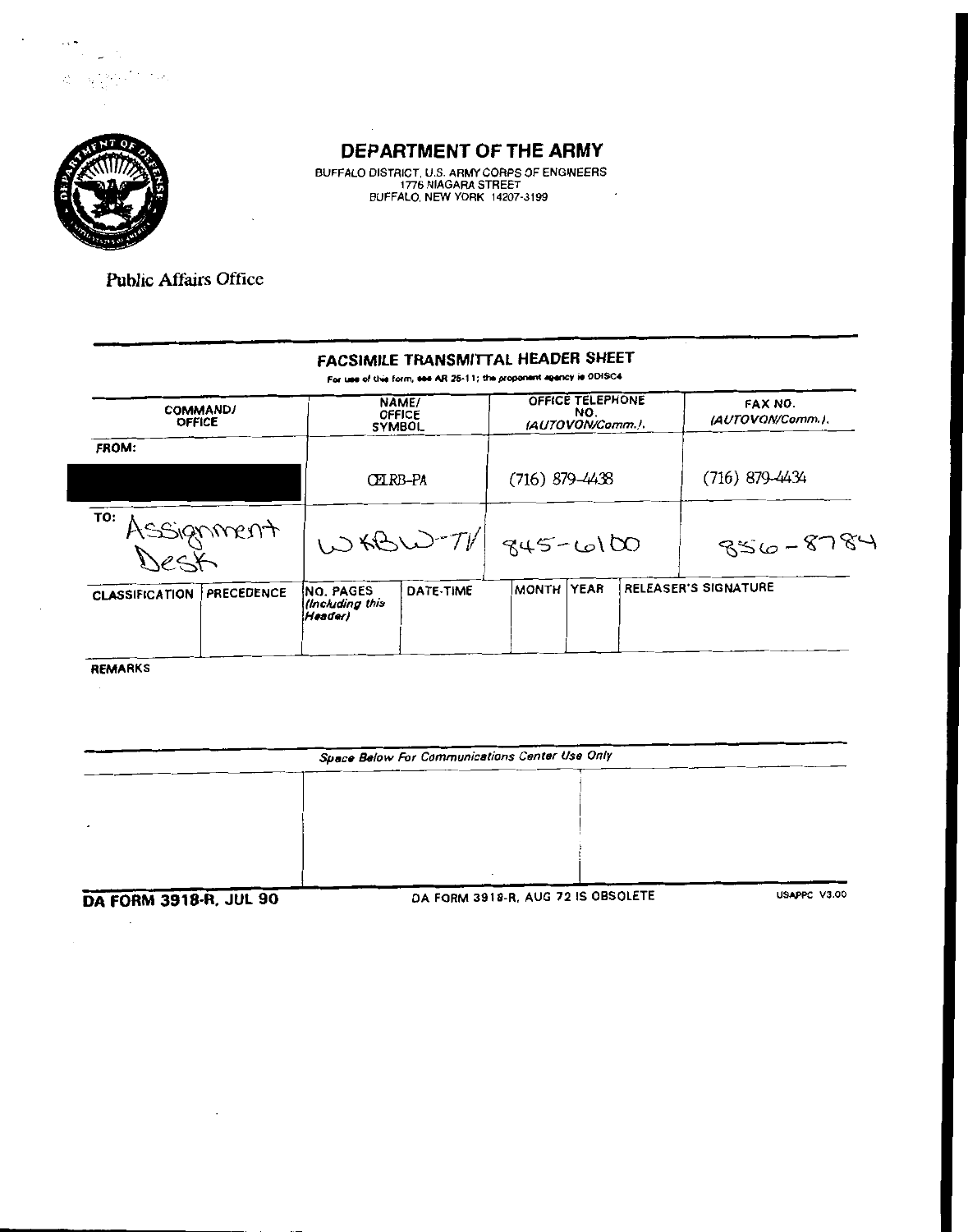

**BUFFALO DISTRICT, U.S. ARMY CORPS OF ENGINEERS 1776 NIAGARA STREET BUFFALO. NEW YORK 14207-3199** 

**Public Affairs Office** 

#### **FACSIMILE TRANSMITTAL HEADER SHEET**

For use of this form, see AR 26-11; the proponent agency is ODISC4

| <b>COMMAND/</b><br><b>OFFICE</b> |                                                  | NAME/<br><b>OFFICE</b><br><b>SYMBOL</b> |                    | OFFICE TELEPHONE<br>NO.<br>(AUTOVON/Comm.). | FAX NO.<br>(AUTOVON/Comm.). |
|----------------------------------|--------------------------------------------------|-----------------------------------------|--------------------|---------------------------------------------|-----------------------------|
| <b>FROM:</b>                     |                                                  |                                         |                    |                                             |                             |
|                                  |                                                  | CELRB-PA                                | $(716) 879 - 4438$ |                                             | $(716)$ 879-4434            |
| TO: Assignment                   |                                                  | WIVB-1V                                 |                    |                                             | $874 - 8173$                |
| <b>CLASSIFICATION</b>            | <b>NO. PAGES</b><br><b>PRECEDENCE</b><br>Header) | DATE-TIME<br>(Including this            | IMONTH I           | <b>YEAR</b>                                 | RELEASER'S SIGNATURE        |

**REMARKS** 

 $\sim 10^7$ 

÷

| Space Below For Communications Center Use Only |                                    |              |  |  |  |
|------------------------------------------------|------------------------------------|--------------|--|--|--|
|                                                |                                    |              |  |  |  |
|                                                |                                    |              |  |  |  |
|                                                |                                    |              |  |  |  |
|                                                |                                    |              |  |  |  |
| DA FORM 3918-R, JUL 90                         | DA FORM 3918-R, AUG 72 IS OBSOLETE | USAPPC V3.00 |  |  |  |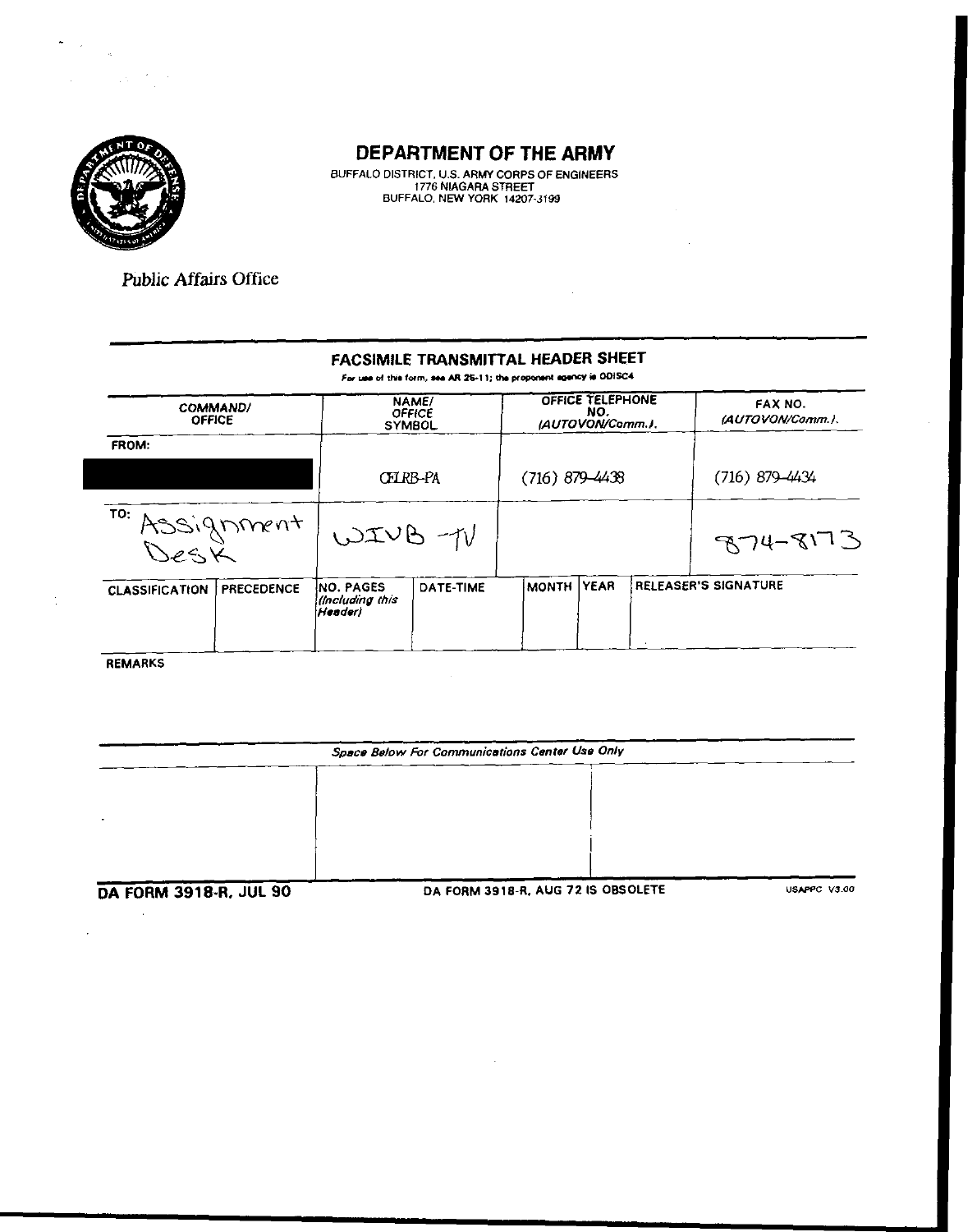

BUFFALO DISTRICT, U.S. ARMY CORPS OF ENGINEERS<br>1776 NIAGARA STREET<br>BUFFALO, NEW YORK 14207-3199

**Public Affairs Office** 

#### FACSIMILE TRANSMITTAL HEADER SHEET

For use of this form, see AR 25-11; the proponent agency is ODISC4.

| COMMAND/<br><b>OFFICE</b> |            |                                                | NAME/<br><b>OFFICE</b><br><b>SYMBOL</b> |                  | <b>OFFICE TELEPHONE</b><br>NO.<br>(AUTOVON/Comm.). | FAX NO.<br>(AUTOVON/Comm.). |
|---------------------------|------------|------------------------------------------------|-----------------------------------------|------------------|----------------------------------------------------|-----------------------------|
| FROM:                     |            |                                                |                                         |                  |                                                    |                             |
|                           |            | CFI RB-PA                                      |                                         | $(716)$ 879-4438 |                                                    | $(716)$ 879-4434            |
| TO:<br>WBEN<br>Railio     |            |                                                |                                         |                  |                                                    | $832 - 3080$<br>FETHALLES   |
| <b>CLASSIFICATION</b>     | PRECEDENCE | <b>NO. PAGES</b><br>llncluding this<br>Header) | DATE-TIME                               | Imonth I         | YEAR                                               | <b>RELEASER'S SIGNATURE</b> |

REMARKS

| Space Below For Communications Center Use Only |                                    |              |  |  |
|------------------------------------------------|------------------------------------|--------------|--|--|
|                                                |                                    |              |  |  |
|                                                |                                    |              |  |  |
|                                                |                                    |              |  |  |
|                                                |                                    |              |  |  |
|                                                |                                    |              |  |  |
| DA FORM 3918-R, JUL 90                         | DA FORM 3918-R, AUG 72 IS OBSOLETE | USAPPC V3.00 |  |  |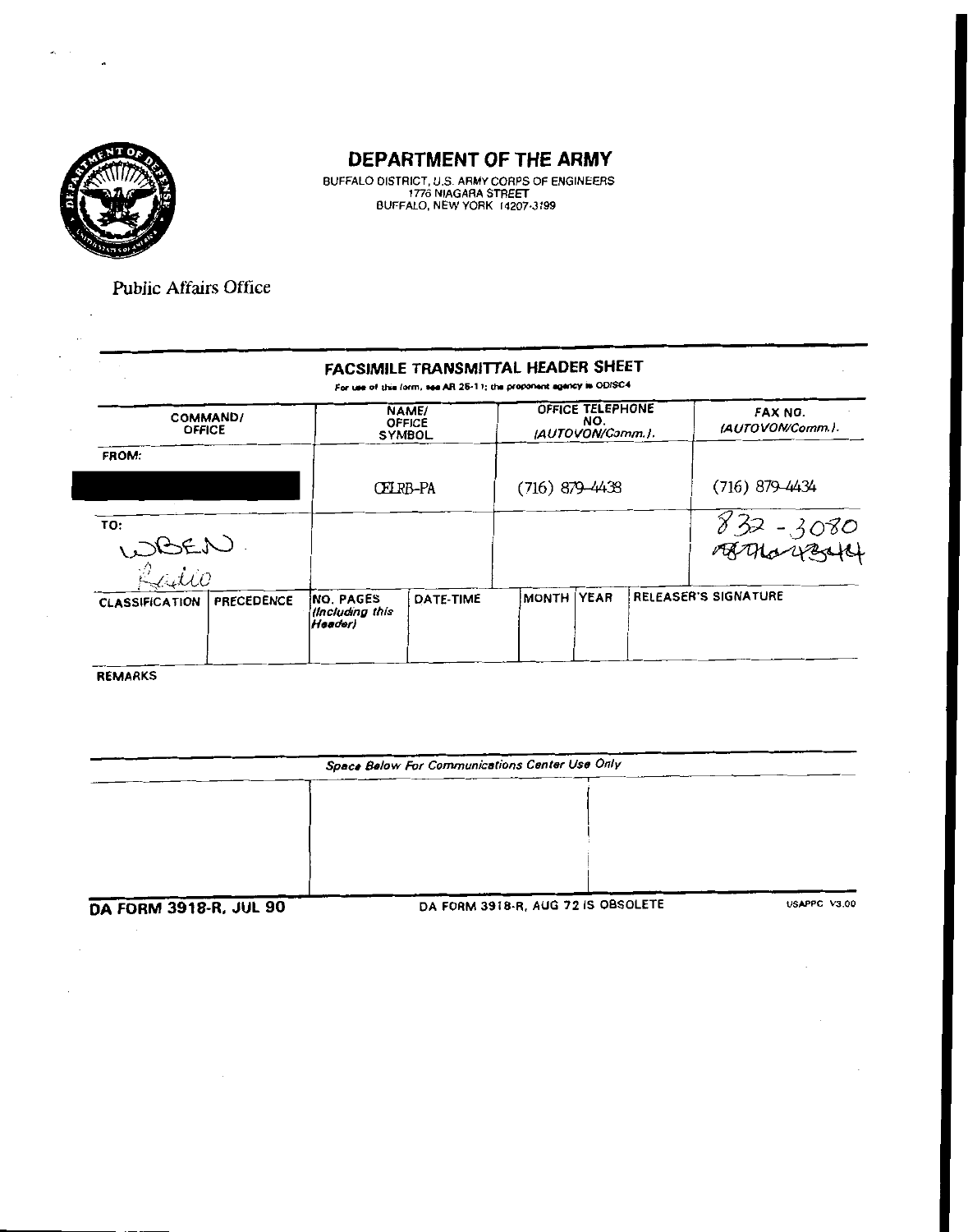

BUFFALO DISTRICT, U.S. ARMY CORPS OF ENGINEERS<br>1776 NIAGARA STREET<br>BUFFALO, NEW YORK 14207-3199

Public Affairs Office

 $\overline{\phantom{a}}$ 

#### FACSIMILE TRANSMITTAL HEADER SHEET For use of this form, see AR 26-11; the properant agency is ODISC4

|                       | <b>COMMAND/</b><br><b>OFFICE</b> |                                                 | NAME/<br><b>OFFICE</b><br><b>SYMBOL</b> |                  | OFFICE TELEPHONE<br>NO.<br>(AUTOVON/Comm.). |  | FAX NO.<br>LAUTOVON/Comm.). |
|-----------------------|----------------------------------|-------------------------------------------------|-----------------------------------------|------------------|---------------------------------------------|--|-----------------------------|
| <b>FROM:</b>          |                                  | CFIRB-PA                                        |                                         | $(716)$ 879-4156 |                                             |  | $(716) 879 - 4434$          |
|                       |                                  | Holiphia Cable<br>Comm. Bulletin                |                                         |                  |                                             |  | $011 - 0616$                |
| <b>CLASSIFICATION</b> | <b>PRECEDENCE</b>                | <b>INO. PAGES</b><br>lincluding this<br>Heeder) | <b>DATE-TIME</b>                        | <b>MONTH</b>     | <b>YEAR</b>                                 |  | RELEASER'S SIGNATURE        |

REMARKS

| Space Below For Communications Center Use Only |  |                    |  |  |
|------------------------------------------------|--|--------------------|--|--|
|                                                |  |                    |  |  |
|                                                |  |                    |  |  |
|                                                |  |                    |  |  |
|                                                |  |                    |  |  |
|                                                |  |                    |  |  |
|                                                |  | <b>URABBC V100</b> |  |  |

**DA FORM 3918-R, JUL 90** 

DA FORM 3918-R, AUG 72 IS OBSOLETE

PPC V3.00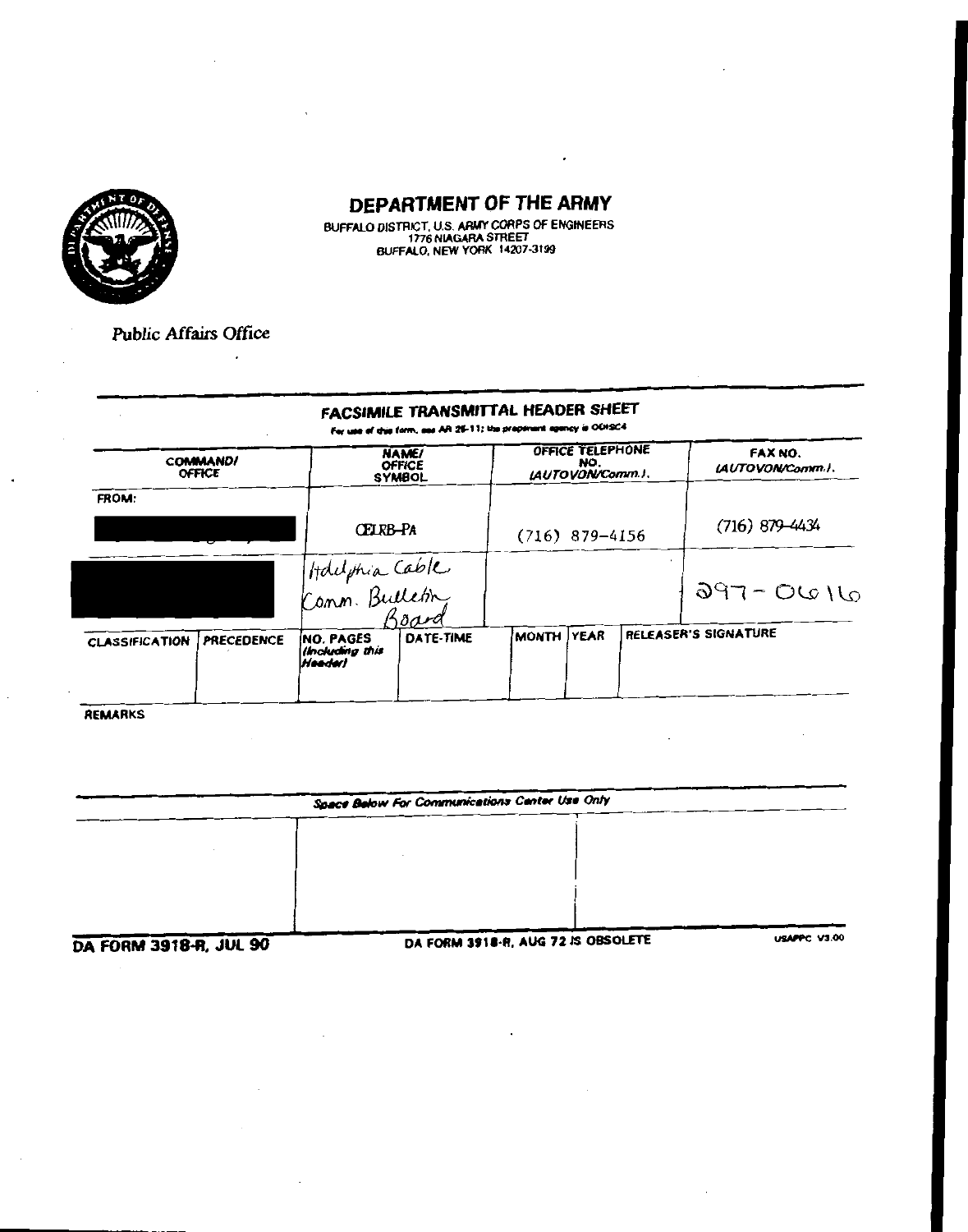

BUFFALO DISTRICT, U.S. ARMY CORPS OF ENGINEERS<br>1776 NIAGARA STREET<br>BUFFALO, NEW YORK 14207-3199

**Public Affairs Office** 

#### FACSIMILE TRANSMITTAL HEADER SHEET

For use of this form, see AR 25-11; the proponent agency is ODISC4

| <b>COMMAND/</b><br><b>OFFICE</b> |                   |                                                | NAME/<br><b>OFFICE</b><br><b>SYMBOL</b> |                  | OFFICE TELEPHONE<br>NO.<br>(AUTOVON/Comm.). | FAX NO.<br>(AUTOVON/Comm.). |
|----------------------------------|-------------------|------------------------------------------------|-----------------------------------------|------------------|---------------------------------------------|-----------------------------|
| <b>FROM:</b>                     |                   |                                                |                                         |                  |                                             |                             |
|                                  |                   | CEIRB-PA                                       |                                         | $(716)$ 879-4438 |                                             | $(716)$ 879-4434            |
| TO: Assignment                   |                   | $WCRZ-TV$                                      |                                         | $849 - 2299$     |                                             | $949 - 7600$                |
| <b>CLASSIFICATION</b>            | <b>PRECEDENCE</b> | INO. PAGES<br><b>Uncluding</b> this<br>Headerl | DATE-TIME                               | MONTH !          | <b>YEAR</b>                                 | RELEASER'S SIGNATURE        |
|                                  |                   |                                                |                                         |                  |                                             |                             |

REMARKS

Space Below For Communications Center Use Only DA FORM 3918-R, AUG 72 IS OBSOLETE USAPPC V3.00 **DA FORM 3918-R, JUL 90**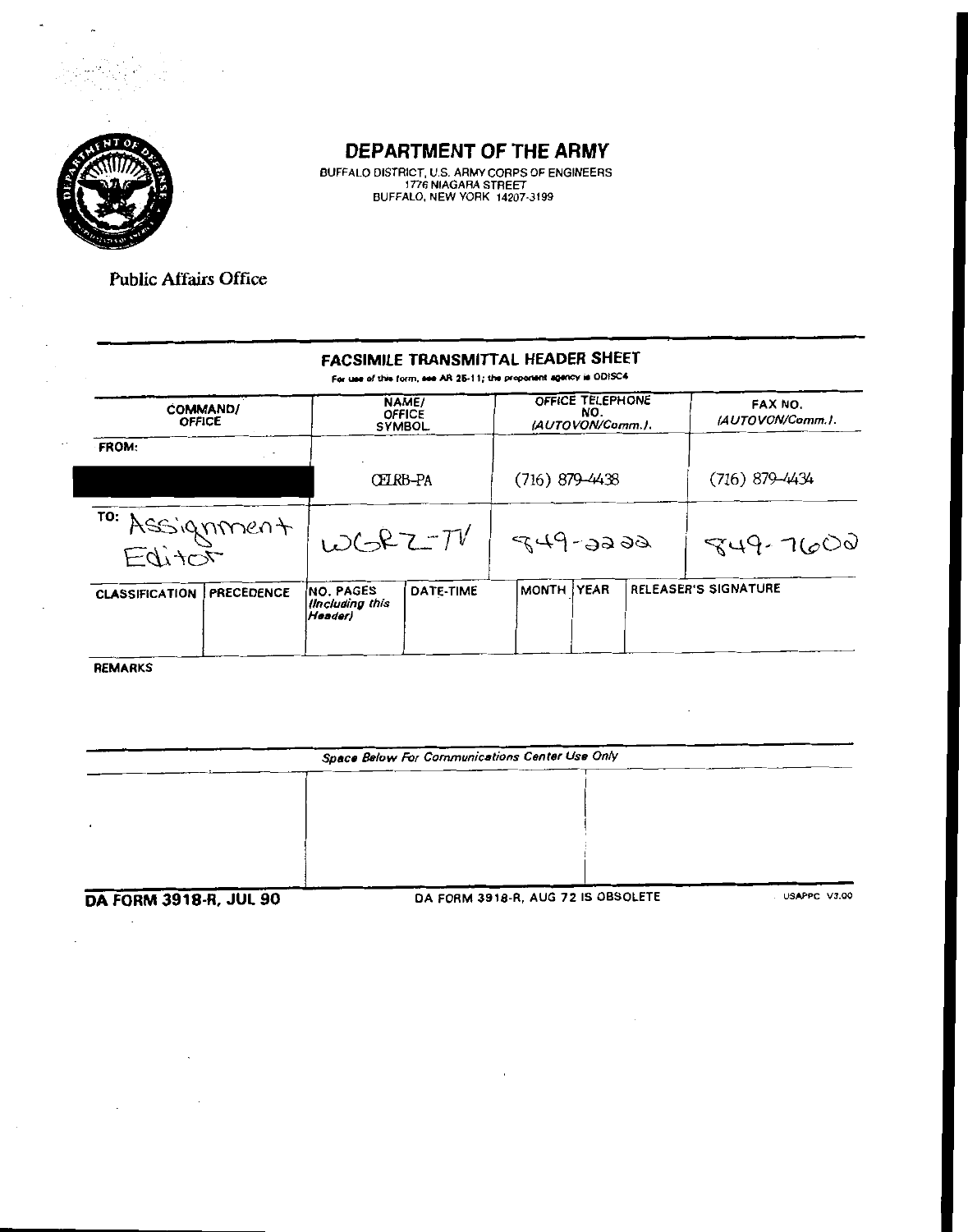

 $\mathcal{A}^{\mathcal{A}}$ 

BUFFALO DISTRICT, U.S. ARMY CORPS OF ENGINEERS<br>1776 NIAGARA STREET<br>BUFFALO, NEW YORK 14207-3199

**Public Affairs Office** 

 $\mathcal{A}$ 

## FACSIMILE TRANSMITTAL HEADER SHEET

For use of this form, tee AR 26-11; the preparent agency is ODISC4

| <b>COMMAND!</b><br><b>OFFICE</b>           |                                                | <b>NAME/</b><br>OFFICE<br><b>SYMBOL</b> |                  | OFFICE TELEPHONE<br>NO.<br>(AUTOVON/Comm.). |  | FAX NO.<br>(AUTOVON/Comm.). |
|--------------------------------------------|------------------------------------------------|-----------------------------------------|------------------|---------------------------------------------|--|-----------------------------|
| FROM:                                      |                                                |                                         |                  |                                             |  |                             |
|                                            | CELRB-PA                                       |                                         | $(716)$ 879-4156 |                                             |  | $(716) 879 - 4434$          |
| ΤО.                                        |                                                |                                         |                  |                                             |  |                             |
| DIDED<br>Padio                             |                                                |                                         |                  |                                             |  | $-845 - 7043$               |
|                                            |                                                |                                         |                  |                                             |  |                             |
| <b>PRECEDENCE</b><br><b>CLASSIFICATION</b> | <b>INO. PAGES</b><br>Including this<br>Headerl | DATE-TIME                               | MONTH            | <b>TYEAR</b>                                |  | <b>RELEASER'S SIGNATURE</b> |
|                                            |                                                |                                         |                  |                                             |  |                             |

REMARKS

 $\sim 10^7$ 

 $\sim$ 

| Space Below For Communications Center Use Only |  |  |  |  |  |  |  |
|------------------------------------------------|--|--|--|--|--|--|--|
|                                                |  |  |  |  |  |  |  |
|                                                |  |  |  |  |  |  |  |
|                                                |  |  |  |  |  |  |  |
|                                                |  |  |  |  |  |  |  |
|                                                |  |  |  |  |  |  |  |
|                                                |  |  |  |  |  |  |  |

DA FORM 3918-R, JUL 90

DA FORM 3918-R, AUG 72 IS OBSOLETE

**USAPPC V3.00**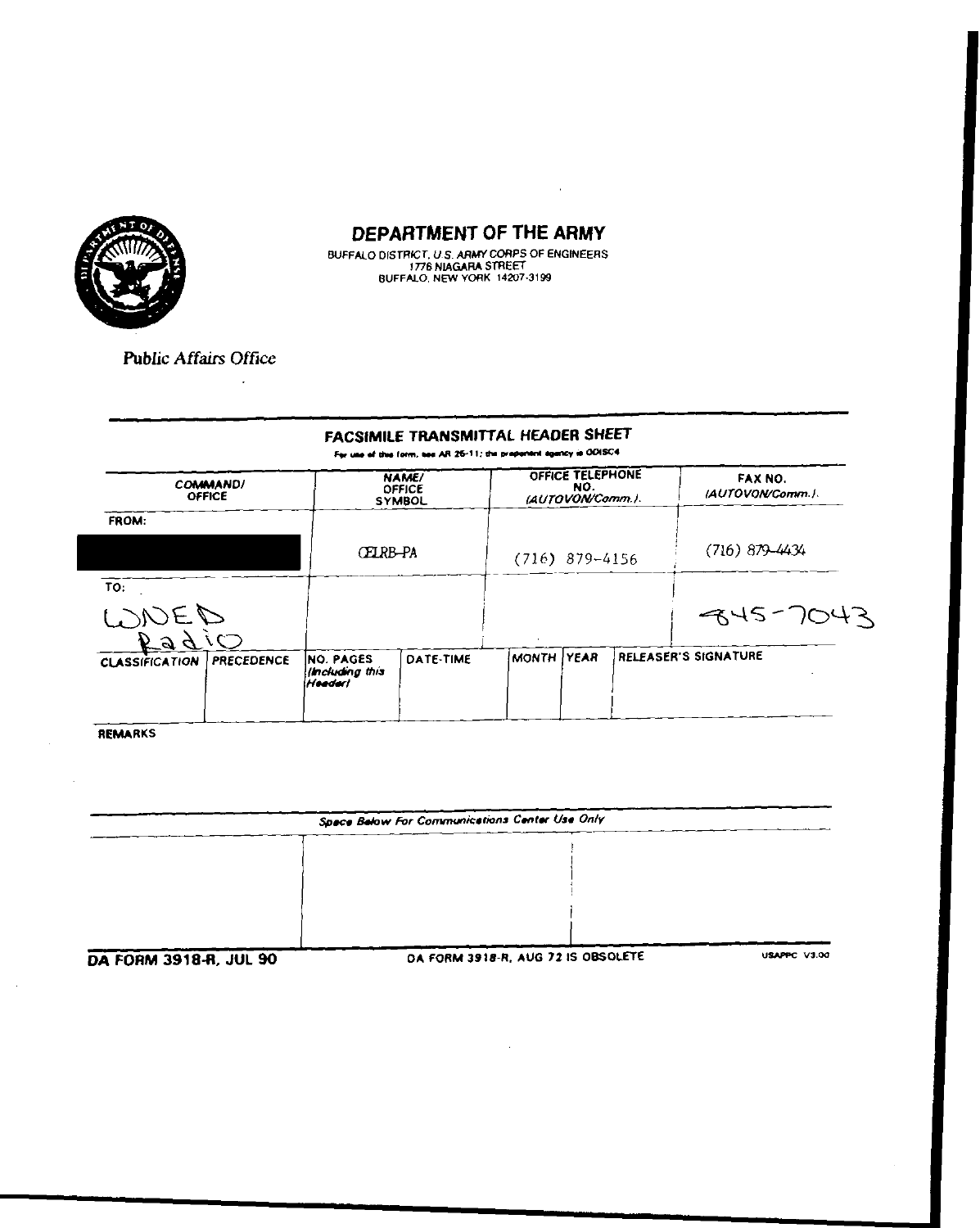

 $\sim$ 

**Sales** 

التمايد للكراني والأنجاء

#### DEPARTMENT OF THE ARMY

 $\cdot$ 

BUFFALO DISTRICT, U.S. ARMY CORPS OF ENGINEERS<br>1776 NIAGARA STREET<br>BUFFALO, NEW YORK 14207-3199

**Public Affairs Office** 

 $\ddot{\phantom{a}}$ 

## FACSIMILE TRANSMITTAL HEADER SHEET

Fer use of this form, see AR 25-11; the proponent agency is ODISC4

|                       | <b>COMMAND/</b><br><b>OFFICE</b> | <b>NAME/</b><br><b>OFFICE</b><br><b>SYMBOL</b> |           | OFFICE TELEPHONE<br>NO.<br>(AUTOVON/Comm.). |  |  | FAX NO.<br>(AUTOVON/Comm.). |
|-----------------------|----------------------------------|------------------------------------------------|-----------|---------------------------------------------|--|--|-----------------------------|
| <b>FROM:</b>          |                                  |                                                |           |                                             |  |  |                             |
|                       |                                  | CETRB-PA                                       |           | $(716)$ 879-4156                            |  |  | $(716) 879 - 4434$          |
| TO: Wens              |                                  | Ken-Ton                                        |           |                                             |  |  |                             |
| Editor                |                                  | Bee                                            |           |                                             |  |  | $1092 - 2601$               |
| <b>CLASSIFICATION</b> | <b>PRECEDENCE</b>                | INO. PAGES<br>Including this<br>Header)        | DATE-TIME | MONTH YEAR                                  |  |  | RELEASER'S SIGNATURE        |

**REMARKS** 

| Space Below For Communications Center Use Only |  |  |  |  |  |  |  |
|------------------------------------------------|--|--|--|--|--|--|--|
|                                                |  |  |  |  |  |  |  |
|                                                |  |  |  |  |  |  |  |
|                                                |  |  |  |  |  |  |  |
|                                                |  |  |  |  |  |  |  |
|                                                |  |  |  |  |  |  |  |

**DA FORM 3918-R, JUL 90** 

DA FORM 3918-R, AUG 72 IS OBSOLETE

**USAPPC V3.00** 

 $\Delta \sim 10^4$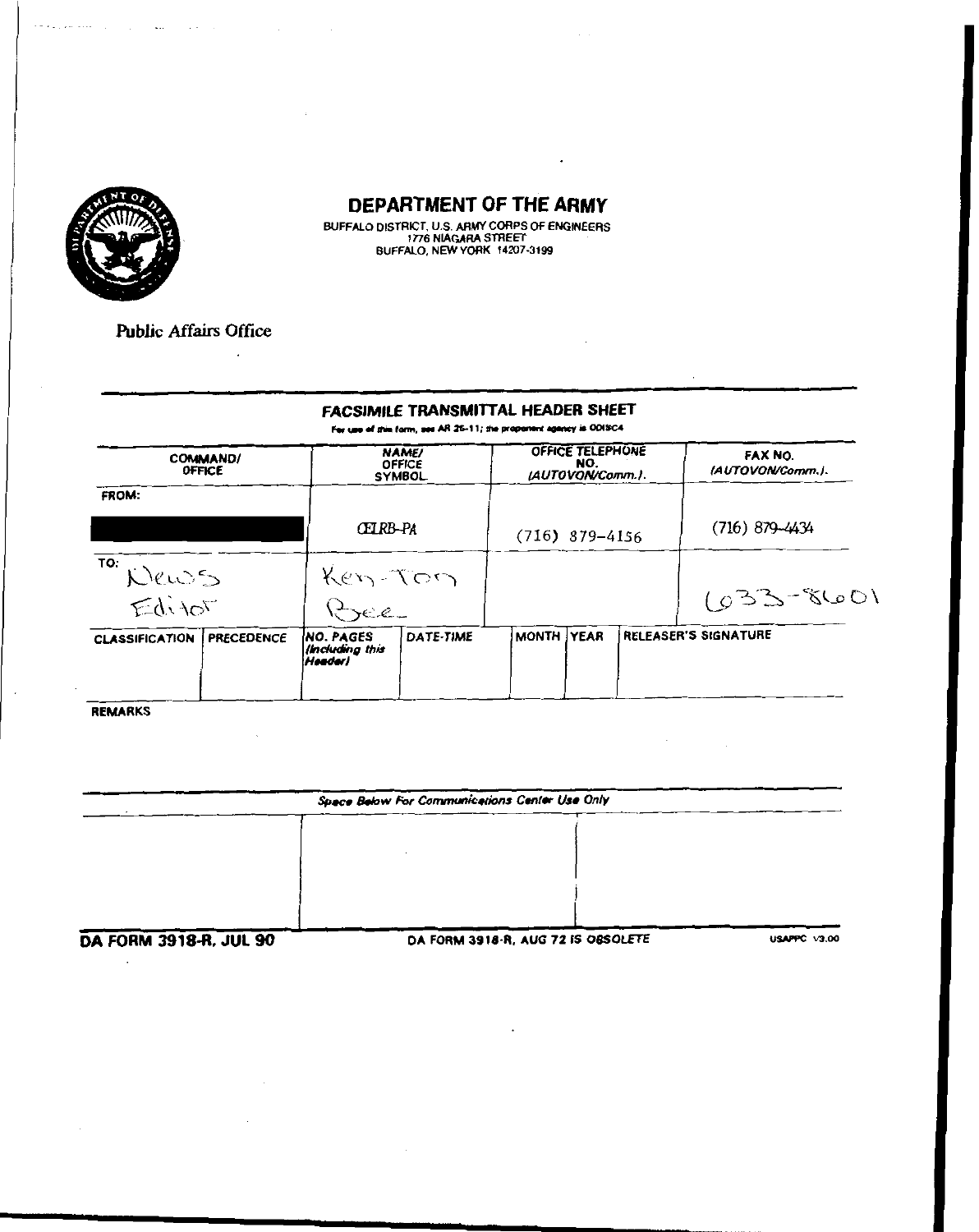

 $\cdot$ 

BUFFALO DISTRICT, U.S. ARMY CORPS OF ENGINEERS<br>1776 NIAGARA STREET<br>BUFFALO, NEW YORK 14207-3199

**Public Affairs Office** 

 $\mathcal{L}$ 

. The contract of the set of the set of the set of the set of the set of the set of the set of the set of the set of the set of the set of the set of the set of the set of the set of the set of the set of the set of the s

#### FACSIMILE TRANSMITTAL HEADER SHEET

For use of this form, see AR 25-11; the proponent agency is ODISC4

| <b>COMMAND/</b><br><b>OFFICE</b> |                   | <b>NAME/</b><br><b>OFFICE</b><br><b>SYMBOL</b> |           | OFFICE TELEPHONE<br>NO.<br>(AUTOVON/Comm.). |  |  | FAX NO.<br>LAUTOVON/Comm.). |
|----------------------------------|-------------------|------------------------------------------------|-----------|---------------------------------------------|--|--|-----------------------------|
| FROM:                            |                   |                                                |           |                                             |  |  |                             |
|                                  |                   | CFJ RB-PA                                      |           | $(716)$ 879-4156                            |  |  | $(716) 879 - 4434$          |
| TO.                              |                   | BODECO POT                                     |           |                                             |  |  |                             |
| News<br>Editor                   |                   | News                                           |           |                                             |  |  | G93-C124                    |
| <b>CLASSIFICATION</b>            | <b>PRECEDENCE</b> | <b>INO. PAGES</b><br>Imcluding this<br> Hoedor | DATE-TIME | MONTH YEAR                                  |  |  | RELEASER'S SIGNATURE        |

**REMARKS** 

 $\bar{\mathbf{r}}$ 

| Space Balow For Communications Center Use Only |                                   |              |  |  |  |  |  |  |
|------------------------------------------------|-----------------------------------|--------------|--|--|--|--|--|--|
|                                                |                                   |              |  |  |  |  |  |  |
|                                                |                                   |              |  |  |  |  |  |  |
|                                                |                                   |              |  |  |  |  |  |  |
|                                                |                                   |              |  |  |  |  |  |  |
|                                                |                                   |              |  |  |  |  |  |  |
| DA FORM 2010 D. ILII. GO                       | DA CORM 2010 R AUG 72 IS ORSOLETE | USAPPC V3.00 |  |  |  |  |  |  |

DA FORM 3918-R, JUL 90

. FORM 3918-R, AUG 72 IS OBSOLETE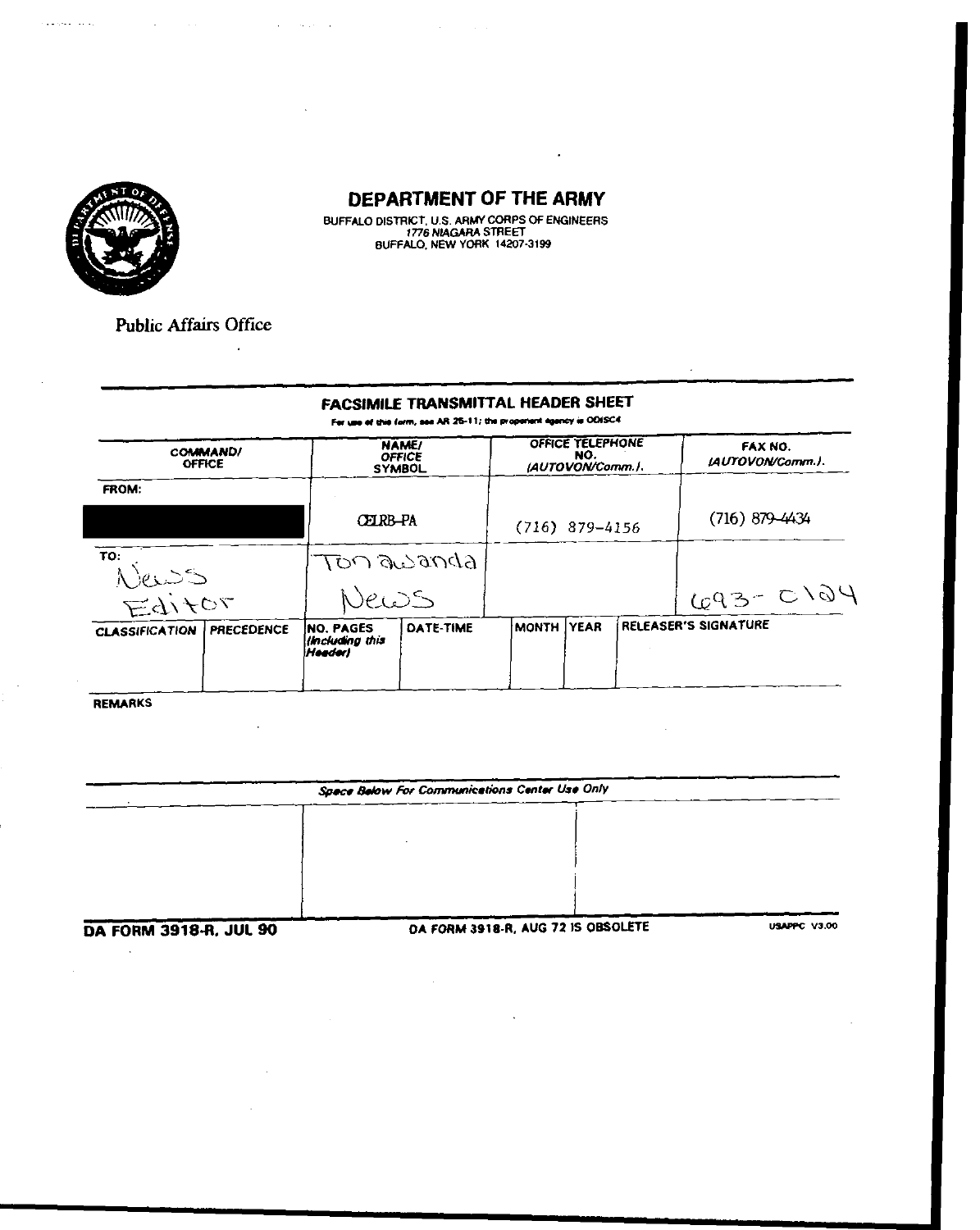

BUFFALO DISTRICT, U.S. ARMY CORPS OF ENGINEERS<br>1776 NIAGARA STREET<br>BUFFALO, NEW YORK 14207-3199

**Public Affairs Office** 

#### FACSIMILE TRANSMITTAL HEADER SHEET

For use of this form, see AR 26-11; the proponent agency is ODISC4.

|                       | NAME/<br><b>COMMAND/</b><br>OFFICE<br><b>OFFICE</b><br><b>SYMBOL</b> |                                         | OFFICE TELEPHONE<br>NO.<br>(AUTOVON/Comm.). |                   |  | FAX NO.<br>(AUTOVON/Comm.). |                             |
|-----------------------|----------------------------------------------------------------------|-----------------------------------------|---------------------------------------------|-------------------|--|-----------------------------|-----------------------------|
| <b>FROM:</b>          |                                                                      |                                         |                                             |                   |  |                             |                             |
|                       |                                                                      | CELRB-PA                                |                                             | $(716)$ 879-4438  |  |                             | $(716)$ 879-4434            |
| TO:                   | Jews                                                                 |                                         | Metro News                                  |                   |  |                             |                             |
| Editor                |                                                                      |                                         |                                             |                   |  |                             | $843 - 0717$                |
| <b>CLASSIFICATION</b> | <b>PRECEDENCE</b>                                                    | INO PAGES<br>lincluding this<br>Header) | DATE TIME                                   | <b>MONTH YEAR</b> |  |                             | <b>RELEASER'S SIGNATURE</b> |

**REMARKS** 

Space Below For Communications Center Use Only **DA FORM 3918-R, JUL 90** DA FORM 3918-R, AUG 72 IS OBSOLETE USAPPC V3.00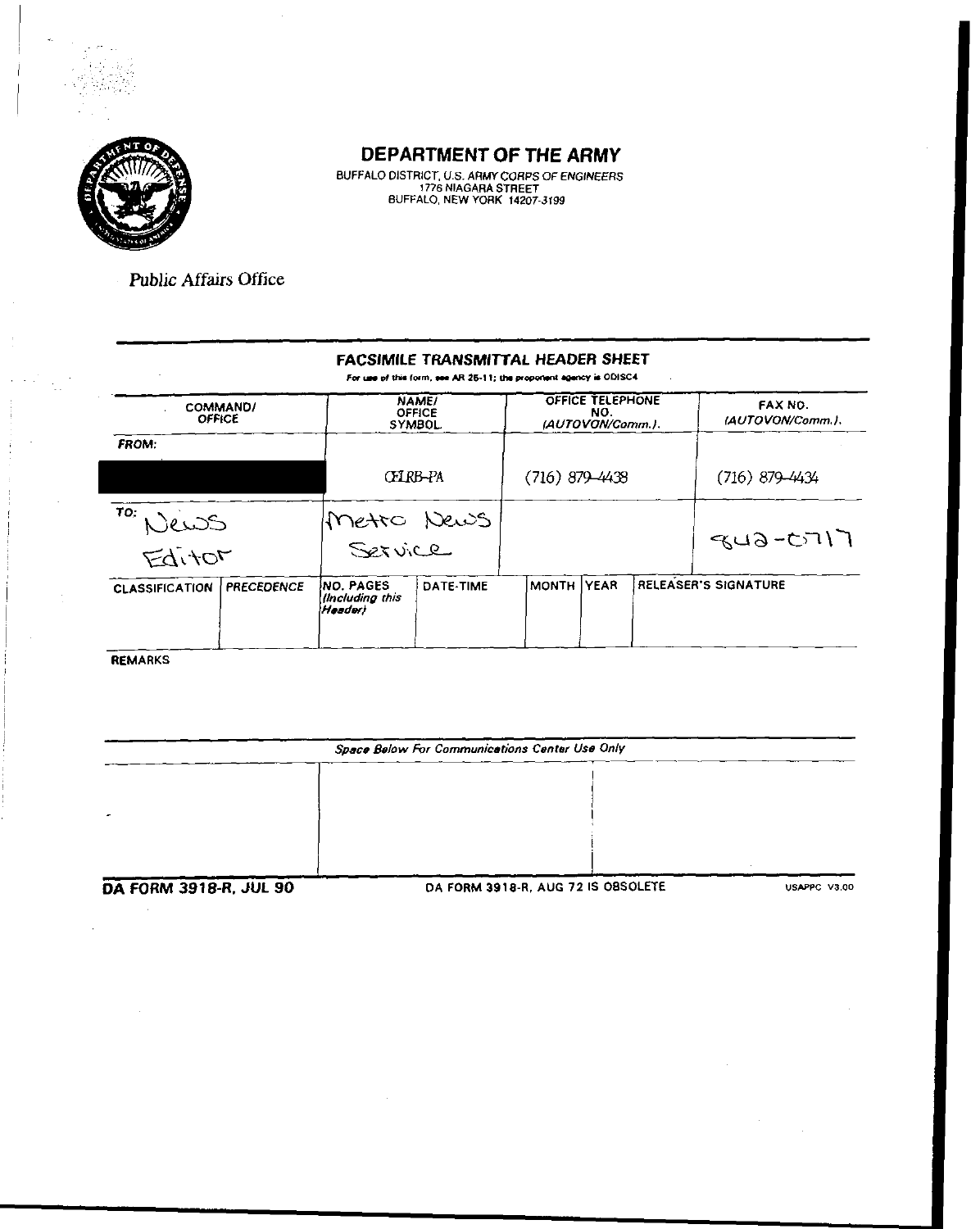

BUFFALO DISTRICT, U.S. ARMY CORPS OF ENGINEERS<br>1776 NIAGARA STREET<br>BUFFALO, NEW YORK 14207-3199

**Public Affairs Office** 

#### FACSIMILE TRANSMITTAL HEADER SHEET

For use of this form, see AR 26-11; the proponent agency is ODISC4.

| <b>COMMAND/</b><br><b>OFFICE</b> |                   | NAME/<br><b>OFFICE</b><br><b>SYMBOL</b> |           | OFFICE TELEPHONE<br>NO.<br>(AUTOVON/Comm.). |  |  | FAX NO.<br>(AUTOVON/Comm.). |
|----------------------------------|-------------------|-----------------------------------------|-----------|---------------------------------------------|--|--|-----------------------------|
| FROM.                            |                   |                                         |           |                                             |  |  |                             |
|                                  |                   | CEIRB-PA                                |           | $(716)$ 879-4438                            |  |  | $(716)$ 879-4434            |
| TO:<br>Vents<br>Editor           |                   | metro<br>Community<br>Jews              |           |                                             |  |  | 668-2640                    |
| <b>CLASSIFICATION</b>            | <b>PRECEDENCE</b> | INO. PAGES<br>Imcluding this<br>Header) | DATE-TIME | MONTH   YEAR                                |  |  | <b>RELEASER'S SIGNATURE</b> |

**REMARKS** 

J.

| Space Below For Communications Center Use Only |                                    |              |  |  |  |  |  |  |
|------------------------------------------------|------------------------------------|--------------|--|--|--|--|--|--|
|                                                |                                    |              |  |  |  |  |  |  |
|                                                |                                    |              |  |  |  |  |  |  |
|                                                |                                    |              |  |  |  |  |  |  |
|                                                |                                    |              |  |  |  |  |  |  |
| <b>DA FORM 3918-R, JUL 90</b>                  | DA FORM 3918-R, AUG 72 IS OBSOLETE | USAPPC V3.00 |  |  |  |  |  |  |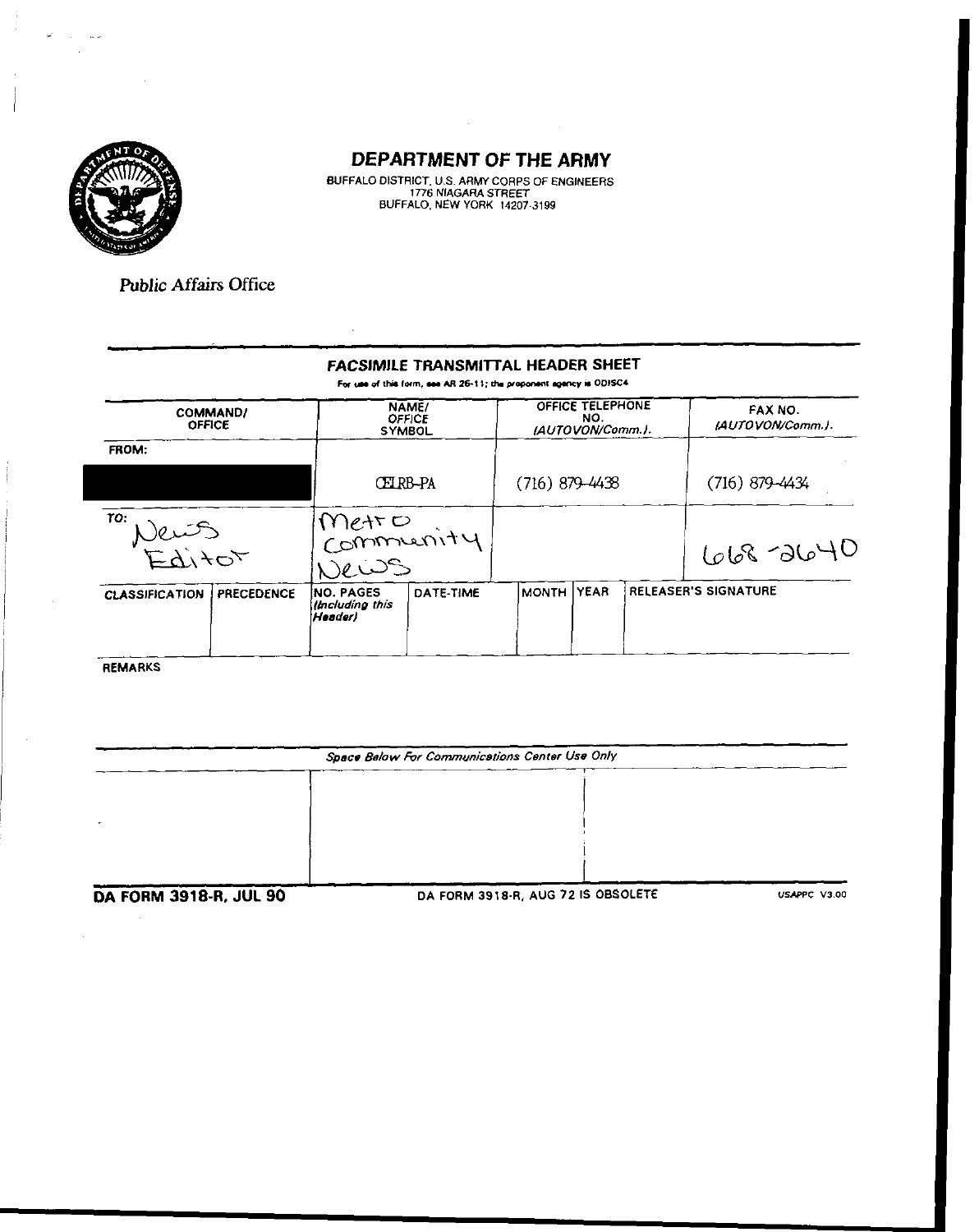

BUFFALO DISTRICT, U.S. ARMY CORPS OF ENGINEERS<br>1776 NIAGARA STREET<br>BUFFALO, NEW YORK 14207-3199

**Public Affairs Office** 

#### **FACSIMILE TRANSMITTAL HEADER SHEET** For use of this form, see AR 25-11; the proponent agency is ODISC4

| <b>COMMAND/</b><br><b>OFFICE</b> |                   | NAME/<br><b>OFFICE</b><br><b>SYMBOL</b>         |                   | <b>OFFICE TELEPHONE</b><br>NO.<br>(AUTOVON/Comm.). |  |  | FAX NO.<br>(AUTOVON/Comm.). |
|----------------------------------|-------------------|-------------------------------------------------|-------------------|----------------------------------------------------|--|--|-----------------------------|
| <b>FROM:</b>                     |                   |                                                 |                   |                                                    |  |  |                             |
|                                  |                   | <b>CERB-PA</b>                                  |                   | $(716) 879 - 4438$                                 |  |  | $(716) 879 - 4434$          |
| TO:<br>News<br>Editor            |                   |                                                 | DTGRPIJ<br>GOZEHE |                                                    |  |  | 086-3895                    |
| <b>CLASSIFICATION</b>            | <b>PRECEDENCE</b> | INO. PAGES<br><b>Ilncluding</b> this<br>Header) | DATE-TIME         | MONTH YEAR                                         |  |  | <b>RELEASER'S SIGNATURE</b> |

**REMARKS** 

 $\Delta \sim 10^4$ 

| Space Below For Communications Center Use Only |                                    |              |  |  |  |  |  |  |
|------------------------------------------------|------------------------------------|--------------|--|--|--|--|--|--|
|                                                |                                    |              |  |  |  |  |  |  |
|                                                |                                    |              |  |  |  |  |  |  |
|                                                |                                    |              |  |  |  |  |  |  |
|                                                |                                    |              |  |  |  |  |  |  |
|                                                |                                    |              |  |  |  |  |  |  |
| DA FORM 3918-R, JUL 90                         | DA FORM 3918-R, AUG 72 IS OBSOLETE | USAPPC V3.00 |  |  |  |  |  |  |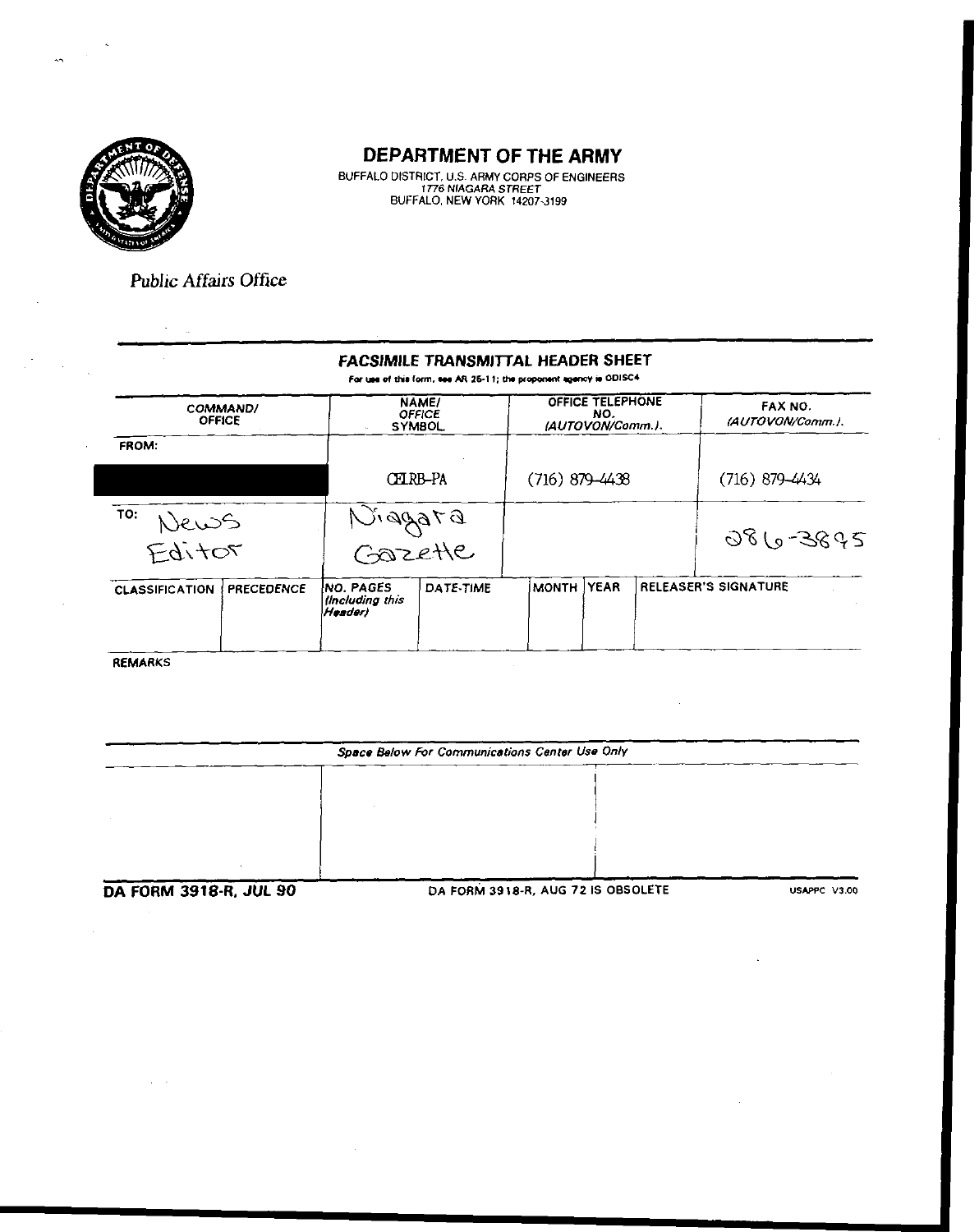

BUFFALO DISTRICT, U.S. ARMY CORPS OF ENGINEERS<br>1776 NIAGARA STREET<br>BUFFALO, NEW YORK 14207-3199

**Public Affairs Office** 

#### FACSIMILE TRANSMITTAL HEADER SHEET

For use of this form, see AR 25-11; the proponent agency is ODISC4

| <b>COMMAND/</b><br><b>OFFICE</b>           | NAME/<br><b>OFFICE</b><br><b>SYMBOL</b>  |                  | OFFICE TELEPHONE<br>NO.<br>(AUTOVON/Comm.). |             |  | <b>FAX NO.</b><br>(AUTOVON/Comm.). |  |
|--------------------------------------------|------------------------------------------|------------------|---------------------------------------------|-------------|--|------------------------------------|--|
| FROM:                                      |                                          |                  |                                             |             |  |                                    |  |
|                                            | CEIRB-PA                                 |                  | $(716) 879 - 4438$                          |             |  | (716) 879–4434                     |  |
| TO:<br>News<br>Editor                      | Business<br>Fitst                        |                  |                                             |             |  | $9964 - 688$                       |  |
|                                            |                                          |                  |                                             |             |  | <b>RELEASER'S SIGNATURE</b>        |  |
| <b>PRECEDENCE</b><br><b>CLASSIFICATION</b> | INO. PAGES<br>lincluding this<br>Headerl | <b>DATE-TIME</b> | <b>MONTH</b>                                | <b>YEAR</b> |  |                                    |  |

**REMARKS** 

| Space Below For Communications Center Use Only |                                    |              |  |  |
|------------------------------------------------|------------------------------------|--------------|--|--|
|                                                |                                    |              |  |  |
|                                                |                                    |              |  |  |
|                                                |                                    |              |  |  |
|                                                |                                    |              |  |  |
|                                                |                                    |              |  |  |
| <b>DA COBA 2010-D IIII QO</b>                  | DA FORM 3918-R. AUG 72 IS OBSOLETE | USAPPC V3.00 |  |  |

DA FORM 3918-R, JUL 90

DA FORM 3918-R, AUG 72 IS OBSOL